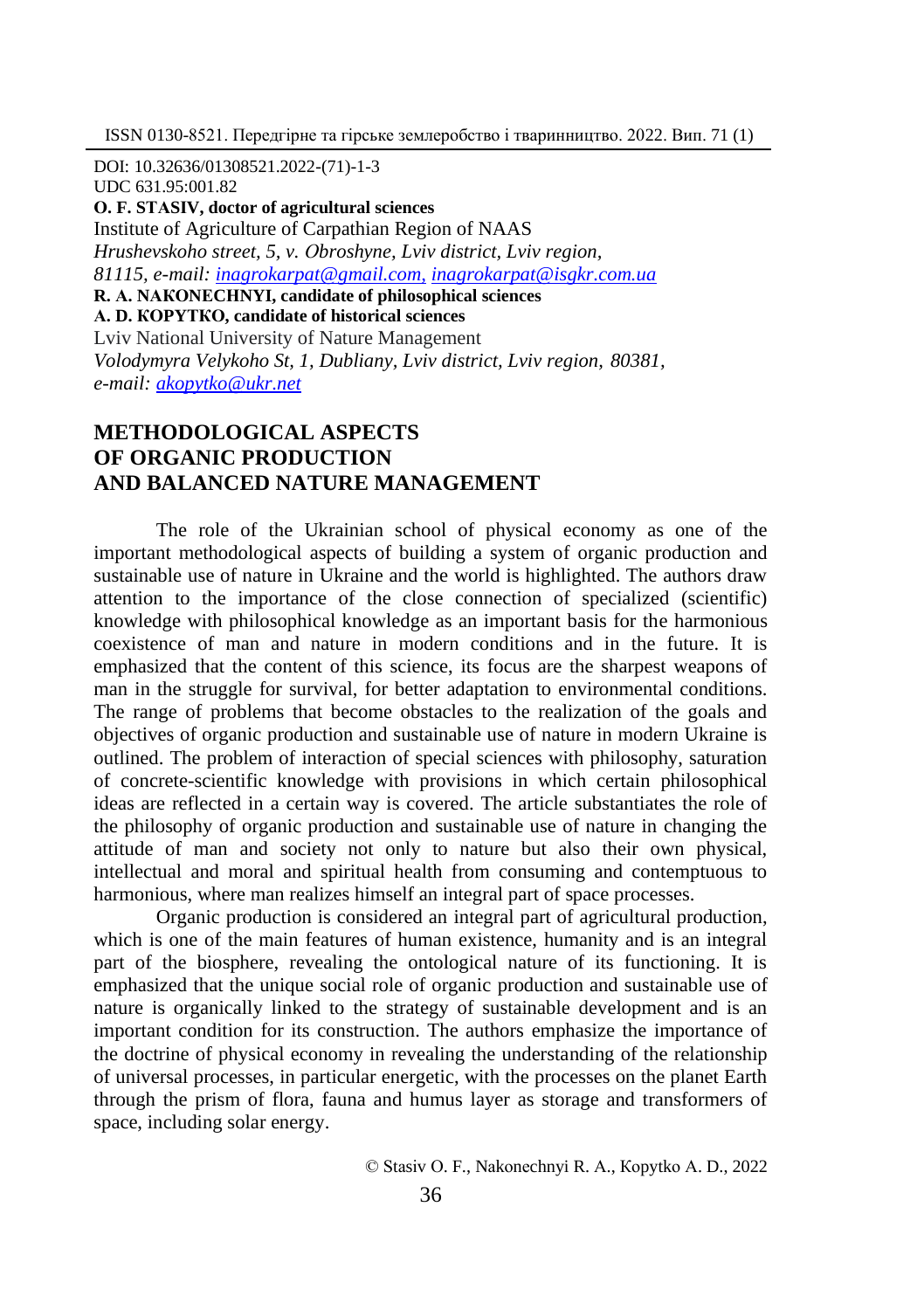**Key words:** philosophy of organic production and sustainable use of nature, Ukrainian school of physical economy, teachings of physiocrats, science, agriculture, organic production, balanced (sustainable) development, soil, humus layer, solar energy, life, methodological principles of organic production and sustainable use of nature.

### **Стасів О. Ф.<sup>1</sup> , Наконечний Р. А.<sup>2</sup> , Копитко А. Д.<sup>2</sup>**

1 Інститут сільського господарства Карпатського регіону НААН

<sup>2</sup>Львівський національний університет природокористування

### **Методологічні аспекти органічного виробництва та збалансованого природокористування**

Висвітлено роль вчення української школи фізичної економії як одного з вагомих методологічних аспектів побудови системи органічного виробництва та збалансованого природокористування в Україні та світі. Автори звертають увагу на вагомість тісного зв'язку спеціалізованого (наукового) знання з філософським знанням як вагомої підстави для гармонійного співіснування людини і природи в сучасних умовах та майбутньому. Наголошено, що зміст цієї науки, її спрямованість становлять найгострішу зброю людини в боротьбі за виживання, за краще пристосування до умов навколишнього оточення. Окреслено коло проблем, які стають перешкодами на шляху реалізації цілей і завдань органічного виробництва та збалансованого природокористування в сучасній Україні. Висвітлено проблему взаємодії спеціальних наук з філософією, насичення конкретнонаукових знань положеннями, в яких певним чином відображаються ті чи інші філософські ідеї. В статті обґрунтовано роль філософії органічного виробництва та збалансованого природокористування у зміні ставлення людини і суспільства не тільки до навколишньої природи, але й власного фізичного, інтелектуального та морально-духовного здоров'я від споживацького й зневажливого до гармонійного, де людина усвідомлює себе невід'ємною частиною космічних процесів.

Органічне виробництво розглядається як складова частина сільськогосподарського виробництва, яке є однією з основних ознак буття людини і людства та виступає складовою частиною біосфери, виявляючи онтологічний характер його функціонування. Наголошено, що виняткова за своїм значенням для людства соціальна роль органічного виробництва і збалансованого природокористування органічно пов'язана зі стратегією сталого розвитку і є вагомою умовою його побудови. Автори підкреслюють значення вчення фізичної економії у розкритті розуміння взаємозв'язку вселенських процесів, зокрема енергетичних, з процесами на планеті Земля крізь призму функціонування рослинного та тваринного світу і гумусного шару як накопичувачів та трансформаторів космічної, зокрема сонячної енергії.

**Ключові слова**: філософія органічного виробництва і збалансованого природокористування, українська школа фізичної економії, вчення фізіократів,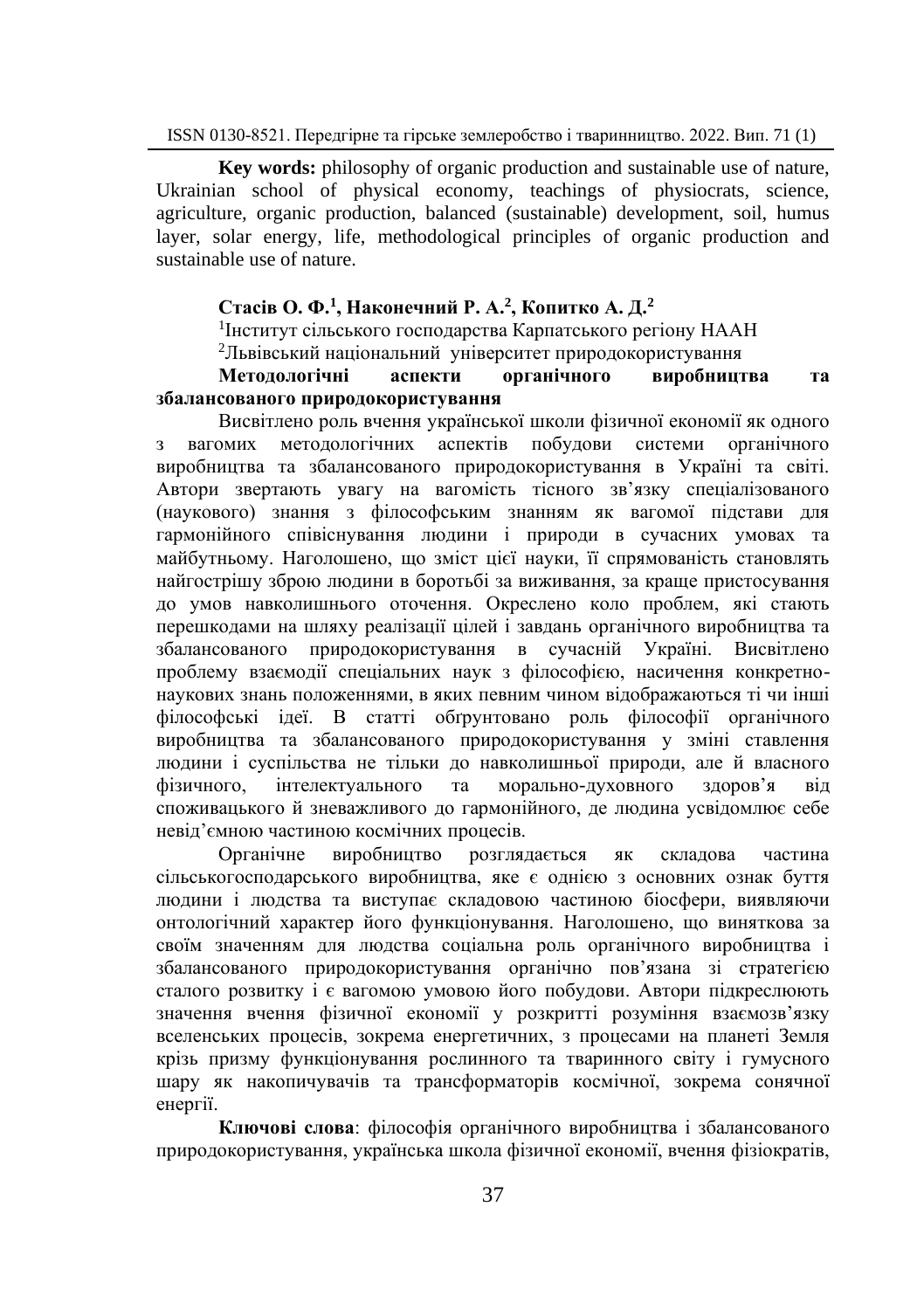наука, сільське господарство, органічне виробництво, збалансований (сталий) розвиток, ґрунт, гумусний шар, сонячна енергія, буття, методологічні принципи органічного виробництва і збалансованого природокористування.

**Introduction.** The philosophy of organic production and sustainable use of nature is a specific type of scientific knowledge related to agriculture, crop production, agricultural science in general. Its role is unique because it combines the spiritual meanings and material dimensions of earthly and universal existence. And at the heart of these dimensions is Man, his health and his future in union with Nature. It is no exaggeration to say that the content of this science, its focus are the sharpest weapons of man in the struggle for survival, for better adaptation to environmental conditions. After all, the ancestor of life on Earth is a plant that is directly sculpted by the Sun [29, p. 75].

The whole history of the development of scientific research in the field of organic production and sustainable use of nature is a clear evidence of how human cognitive abilities can serve the practice of agricultural production. This is convincingly demonstrated by the example of the Ukrainian School of Physical Economics (S. Podolynskyi, V. Vernadskyii, M. Rudenko), whose worldview and scientific discoveries are of universal importance and are, according to Professor Volodymyr Shevchuk, Chairman of the Serhiy Podolynskyi Scientific Society, "Ukrainian dimension of universal saving knowledge "[29, p. 5].

**Materials and methods.** As we know, the general scientific level of methodology is a synthesis of specific scientific and philosophical knowledge. The properties of forms and means of general scientific level are intermediate in terms of qualitative characteristics of similar phenomena of other stages of scientific methodology, so the latest general scientific constructs of theory play a non-traditional intermediate link between specific sciences and philosophical, methodological knowledge, the core of which is dialectical theory. And it is the dialectic, "which is a creative method of metaphysics" [29, p. 510]. Metaphysics, in turn, seeks the unchanging basis of the world (substance) and only these searches can be considered philosophy [29, p. 510]. And when it comes to general social practice, we must use scientific and theoretical opportunities to resolve the contradictions that exist. After all, the whole history of modern civilization, agriculture in the first place, is characterized by efforts to overcome the great contradiction between, on the one hand, the desire to get the highest harvest, give bread to people, and on the other hand, preserve and increase soil fertility  $-$  the most valuable and irreplaceable, natural, God-given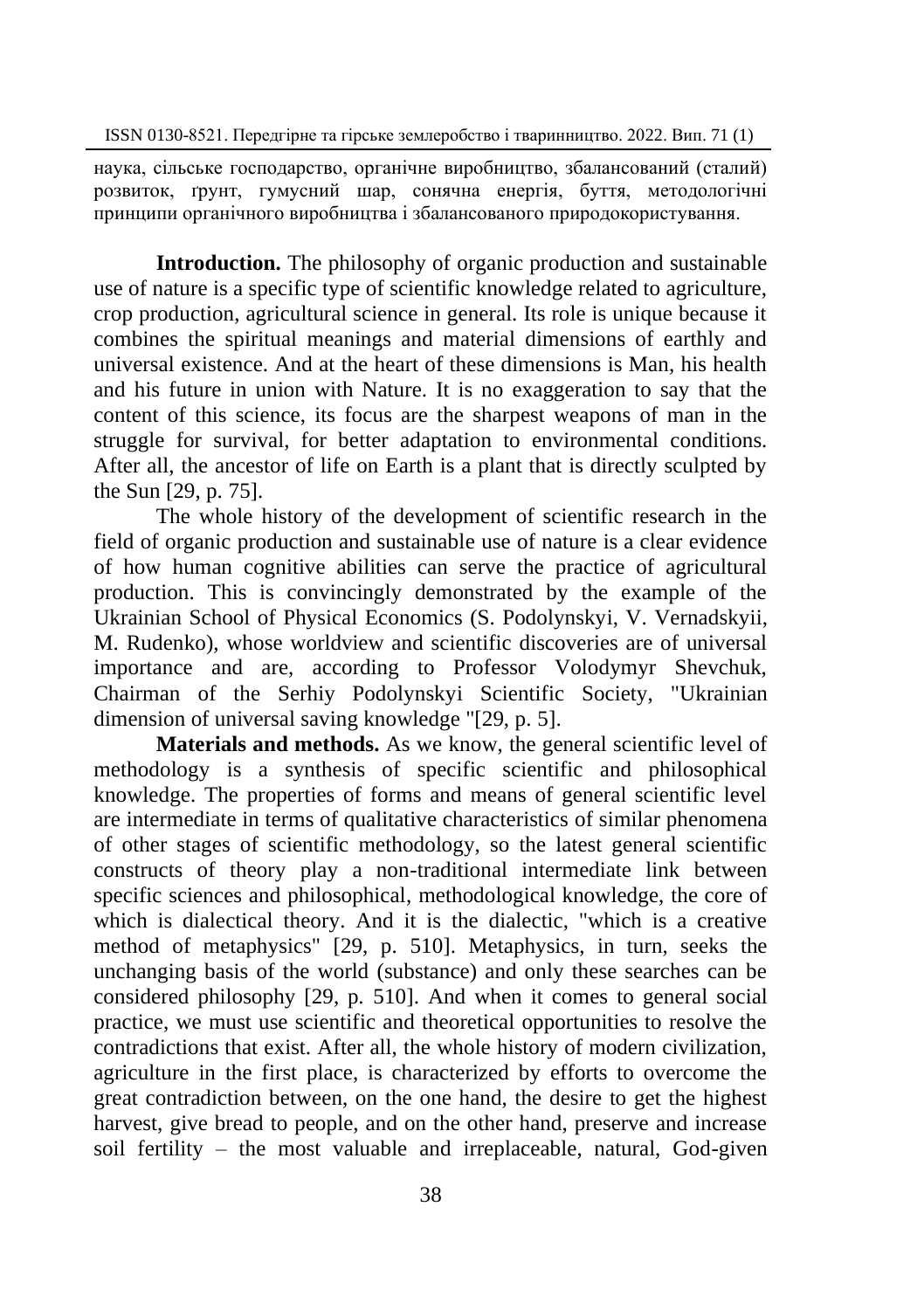resource, the accumulator of solar energy, the basis of life on planet Earth. Because "all kinds of value are generated by land and only land" [29, p. 352]. Answering the question of what physical economy is, the classic of the Ukrainian school of physical economy M. Rudenko emphasizes that "it should become a reliable bridge between social and natural sciences. And if we fail to build him, the road to the future will be covered with dead sands of vast deserts "[29, p. 353].

One of the directions of science integration is strengthening the interaction between philosophical and non-philosophical (special) knowledge, increase the diversity of channels and forms of communication between them, which is a natural process. By studying the phenomena of the world and penetrating into their essence, philosophy necessarily delves into the complexity and internal contradictions of recognizable objects, given the inexhaustible diversity of their properties, connections and relationships. The worldview nature of philosophical knowledge determines its special significance for the formation of the scientific picture of the world. Therefore, the interaction of special sciences with philosophy, the saturation of specific scientific knowledge with provisions that in some way reflect certain philosophical ideas.

At all times, philosophical knowledge has a significant impact on any manifestations of knowledge, even purely special, a striking example of which is the philosophy of organic production and sustainable use of nature. It influences "not only with its problems and conceptual apparatus, not only with the decisive attention to the principles of worldview, but also with the basic methods of cognition and transformation of reality", E. Semeniuk and V. Melnyk emphasize. The methodological function of philosophy in the field of special scientific knowledge is realized with special expressiveness and clarity through the mediation of categories, laws and principles of dialectics. "Suffice it to recall how the concepts of singular, special and general, content and form, essence and phenomenon, cause and effect, quantity and quality, et. al., as well as closely related principles of universality of development and communication, determinism, finally, the laws of dialectics (and not only basic, but also such as the need for causation) are specifically and uniquely embodied in the shell of special concepts, principles, theoretical and conceptual provisions, the laws of mathematics or ecology, measurement theory or art history", – continue the authors of the textbook "Philosophy of Modern Science and Technology" [31, p. 65].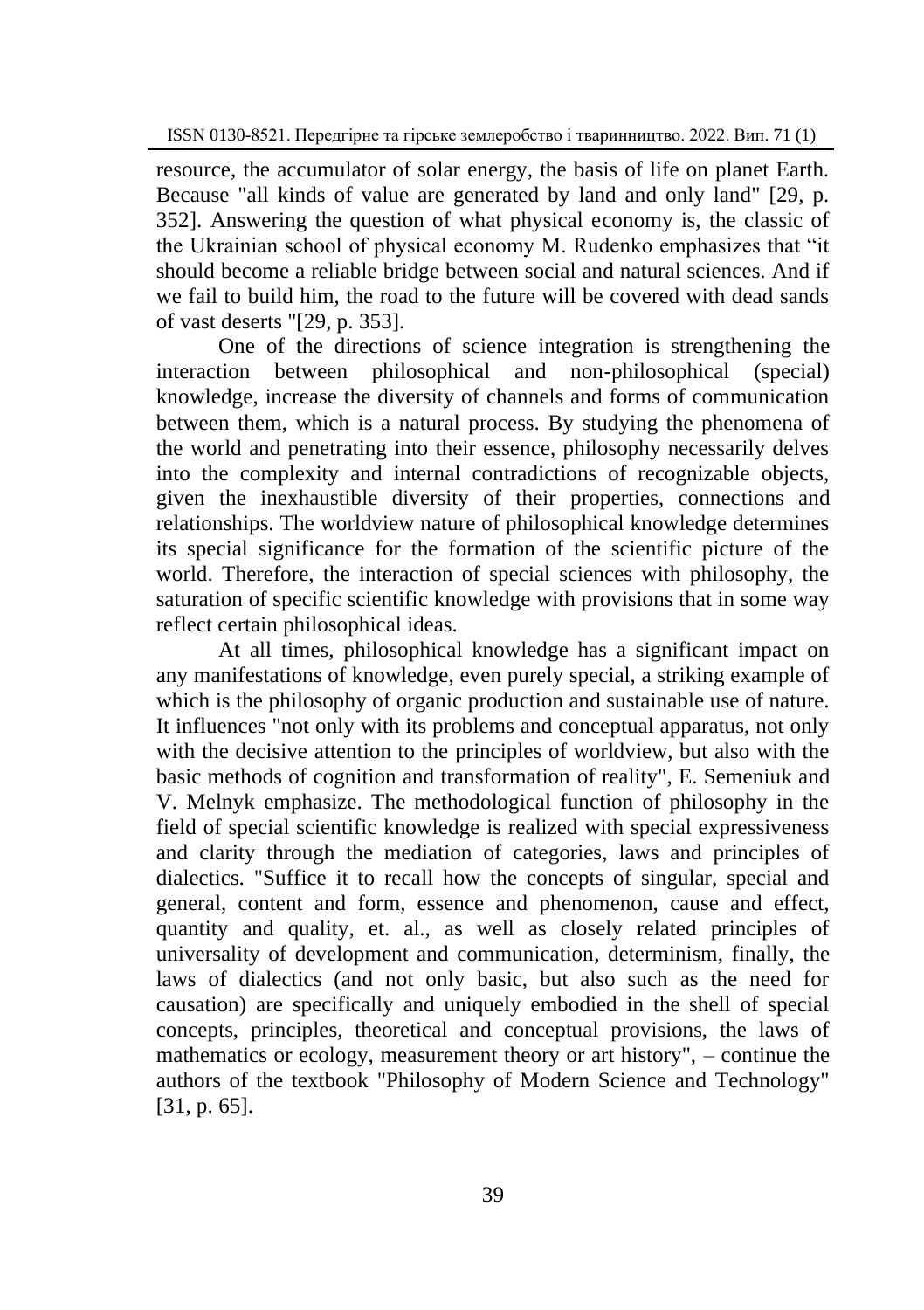Next, we will review a number of works that highlight the specific scientific and philosophical dimensions of organic production and sustainable use of nature.

Researcher Bezus R. M. studies the problems of organizational and economic foundations' formation for the development of organic production. In particular, he paid attention to the conceptual foundations and methodological approaches to the formation of organizational and economic foundations for the development of organic production [1, p. 18‒150].

It is important to build your activities in relations with nature, in particular, in the production and sale of organic products, based on appropriate models and principles of activity. In this regard, a significant methodological basis in modern conditions is the doctrine of the noosphere. Here it is important to clearly distinguish between real projects and utopias. This is the question that is being studied by Bokov V. A. and Buriak V. V. from Tavrida National V. I. Vernadskyii University in Simferopol. Thus, they study the ideological potential of the noosphere doctrine and its consistency with the concept of sustainable development, emphasize the existence of a holistic information and material system "biospheresociosphere-technosphere-infosphere" and emphasize the superiority of noosphere doctrine over the concept of sustainable development because it considers the dynamics of "the whole system with the analysis of the behavior of its individual parts" in contrast to the latter, which focuses on the mechanisms of individual multifaceted actions, outline the tasks of the doctrine of the noosphere, advocating meaningful planning of future humanity, analyze the law information and humanitarian balance as a crucial condition for solving the main task of mankind – the preservation of the "biosphere-humanity-technosphere" system, which is the material basis of the noosphere *(work "Noosphere realities and utopias")*.

Professor O. Valuiskyi studies the philosophical aspects of the ecological problem of the present, emphasizing its socio-natural character, distinguishing in this respect the concepts of "ecological crisis" and "socioecological crisis" [3, p. 71]. He emphasizes that taking into account "objective and subjective reasons allows a fuller and deeper understanding of the dialectical interaction of man, society and nature, to understand such specific relationships between them that distinguish them from the interaction of other phenomena", emphasizing the need not to ignore human problem, and include it in the context of solving global problems, in particular, environmental [3, p. 74, 75]. The author is a supporter of the need for a dialectical combination of formational and civilizational concepts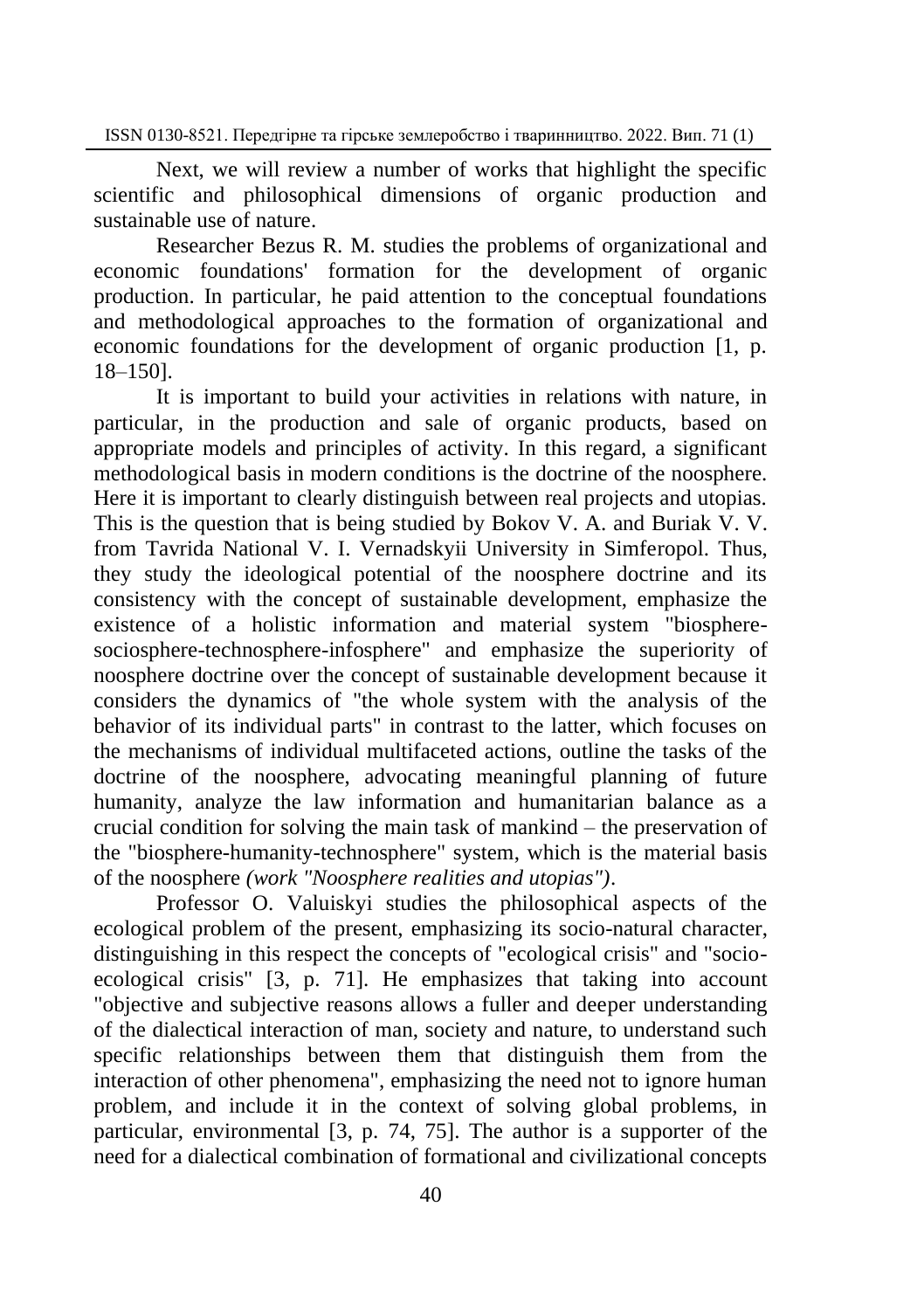of human development, creative use of the potential of each, citing theoretical and practical developments in modern China, including the solution of the food problem [3, p. 76, 77].

Researcher Skyba Yu. A. analyzes the issue of options for humanity's exit from the environmental crisis. In this regard, he considers a range of concepts, approaches, principles for the future development of mankind. The author is a supporter of the dominant role of environmental approaches in the process of building concepts for overcoming the environmental crisis and the prospects for human survival [33].

Bipolarity of the noosphere concept on the example of the ideas of the followers of V. I. Vernadskyii is analyzed by researcher Chuikova O. V. (Odessa National Medical University). She notes that nooethics, inextricably linked to noosphere teachings, must harmonize soul, spirit, body and unite mind with faith. It is nooethics that raises the issue of life as the highest value, for the preservation of which other ideas should be sacrificed, even if they seem strategically important [43]. Researchers Halapsis A. V. and Halapsis V. S. are in solidarity with her. They note that "further coevolution of the biosphere and society is possible only when the optimal, equilibrium state of the living and artificial world is achieved". According to them, "the noosphere in the proper sense of the word will become a reality when Life and Mind will not oppose, but complement each other" [39, p. 35].

The manifestation of noosphere thinking is the introduction into the educational process of knowledge acquired by past generations of thinkers and our contemporaries to achieve a balance between civilization and nature. In this regard, the course of lectures by G. Khayetsky "Human Ecology" (Vinnytsia, 2014) is interesting. It presents a modern theory of understanding the phenomenon of man from ecological, biological, social and philosophical positions. Man is interpreted by the author as a cosmoplanetary phenomenon and as a component of nature. The researcher describes the impact of cosmic, planetary, natural and anthropogenic factors on humans, the relationship between nature and society and the consequences of human intervention in natural and cosmic processes. Knowledge of man as a bioenergetic information system, according to G. Hayetsky, is the basis of knowledge of the causes and consequences of the current environmental crisis and the deterioration of human health, management and ways to optimize life processes [38].

Researcher Vorobiova L. V. pays attention to the problem of studying the role of ideas of physical economy in the organization of the modern management system. The author notes the need to introduce into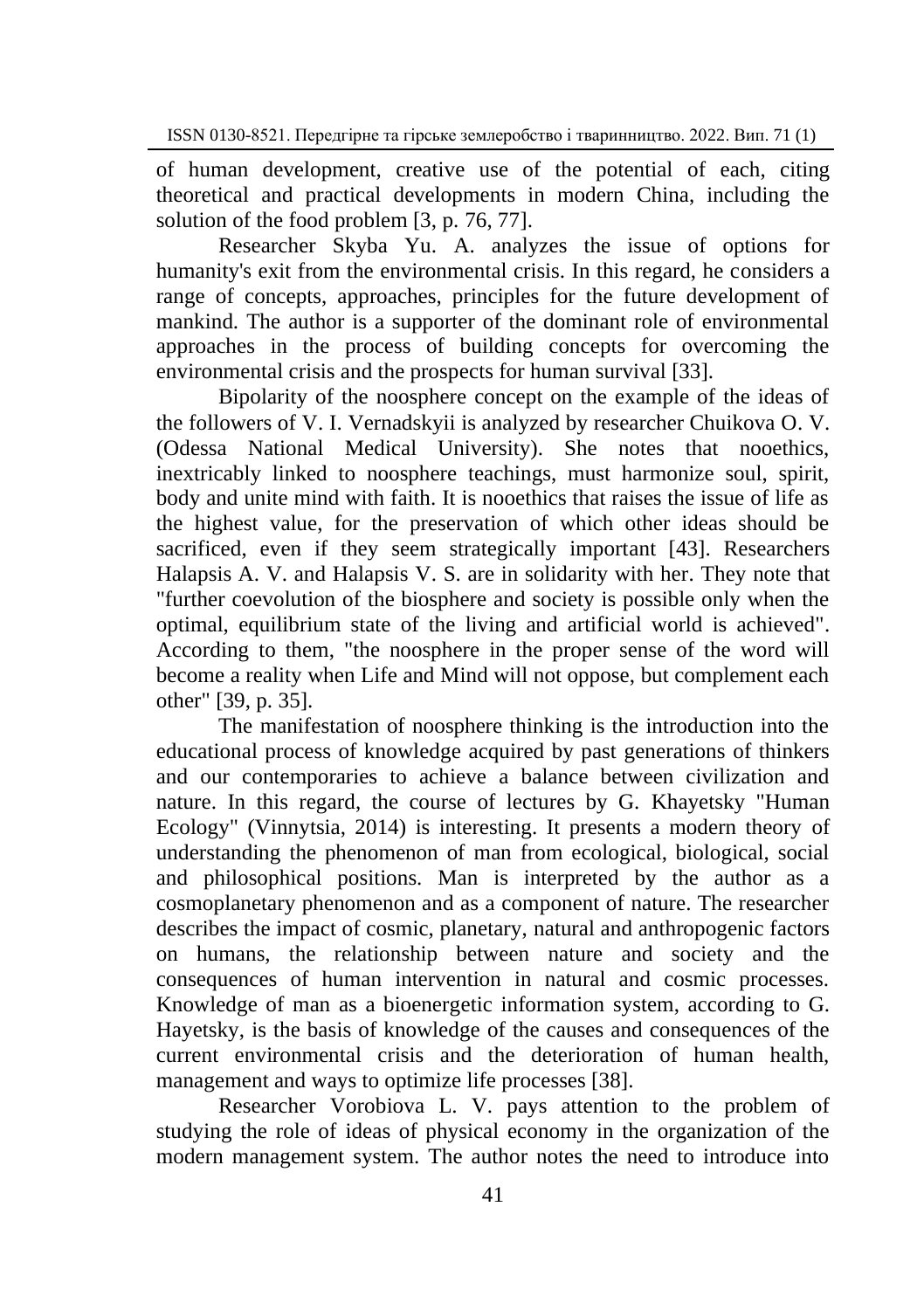scientific circulation categories that reflect the organic unity of natural and social factors of economic processes, as well as the feasibility of studying the process of energy formation in social sciences, approval the Ukrainian school of physical economy and its contribution to world science [6, p. 91, 92]. The researcher draws parallels between the ideas of S. Podolynskyi and the American economist and politician L. Larush, the founder of physical economics as a branch of modern economics. Vorobiova L. V. emphasizes the growing importance of the doctrine of physical economy in the XXI century when the role of inexhaustible and renewable energy sources in the world energetic will increase [6, p. 93]. The doctrine of physical economy, in contrast to political economy, according to the researcher, is based on natural laws, namely "capture, conservation and conversion of solar energy, not the exploitation of human labor" [6, p. 94].

Vorobiova L. V. also addresses the study of theoretical issues of noosphere concentration formation by V. Vernadskyii. In particular, the researcher draws attention to the stages of this concept formation in domestic science. A special place is given to the consideration of energy theory in the study of issues related to economic issues. The author demonstrates the possibilities of practical application of the teachings of V. Vernadskyi. She emphasizes that the teachings of the Ukrainian school of physical economy can be the basis for the formation of a modern civilizational paradigm of social development and the agricultural sector will make Ukraine prosperous, not industry as previously thought [5, p. 241, 242].

I. Dychko devoted his publication to understanding the problems of coexistence of the noosphere and the biosphere. In this regard, his proposal to restructure the entire complex of education and upbringing of the national education system taking into account the existing environmental problems is interesting. According to him, "knowledge, culture, well-thought-out laws, responsibility, awareness will help people overcome the current crisis and conflict with nature" [10, p. 75].

Professor Shevchuk V. O., Chairman of the Scientific Society named after S. Podolynskyi is engaged in development of physical and economic bases of strategy of development of agrarian sphere of Ukraine. The researcher concludes that the fundamental natural principles on which the modern development of the agricultural sector should be based are: 1) compliance with the law of conservation and conversion of energy; 2) taking into account the energy difference between animate and inanimate. According to the researcher, this will ensure economic balance and longterm development of the agricultural sector. According to the scientist,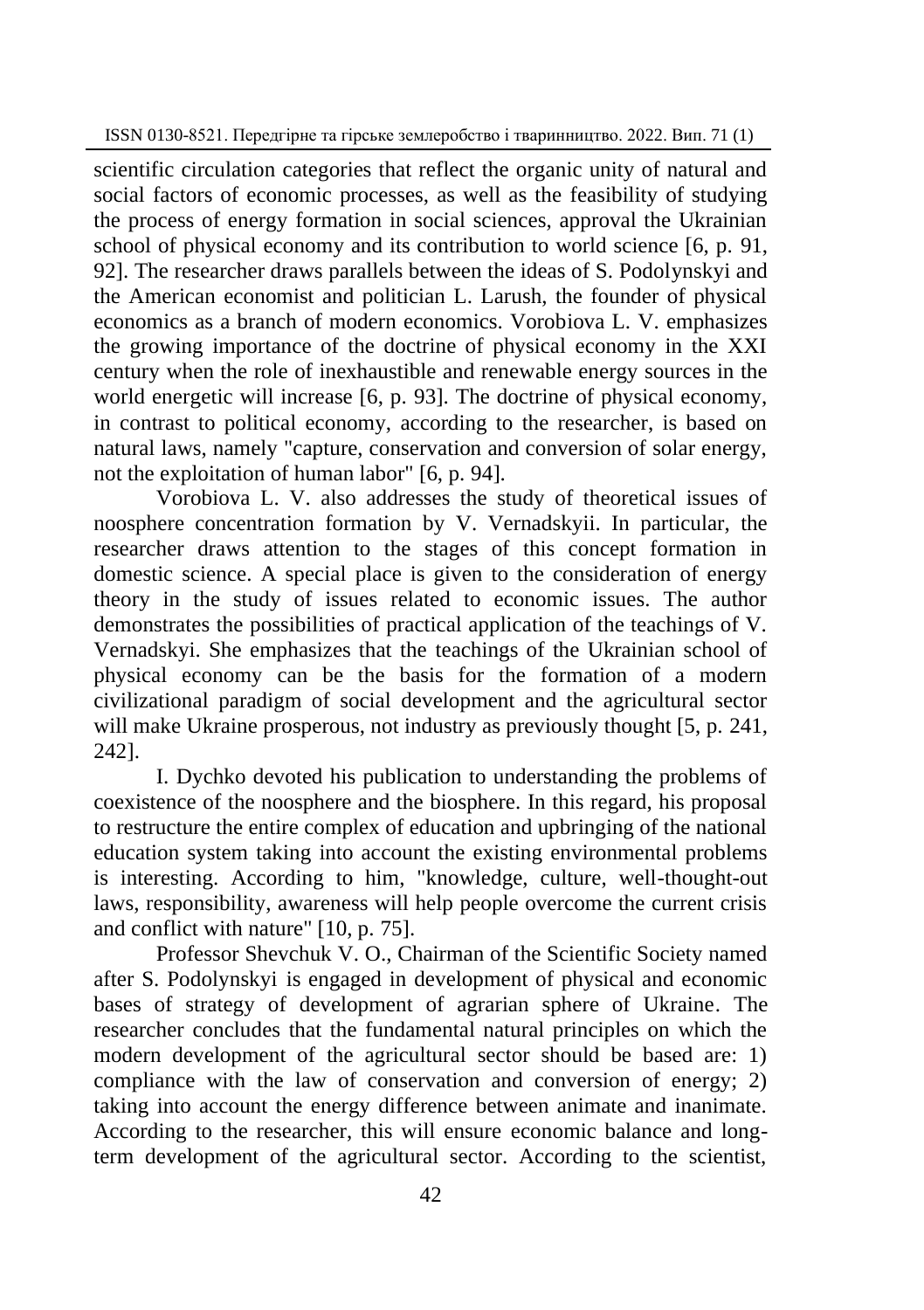"scientific justification of the National Strategy for long-term balanced development of Ukraine's agrosphere should be based on the coordination of classical and modern approaches", where physical and economic principles should be given a dominant role [45, p. 106].

Problems of formation of the physical and economic paradigm of modern management are touched also by Professor I. V. Prokopa in his review of the collective monograph "Physical economy in the dimensions of the theory and practice of management" (K., 2013). The reviewer notes that "fundamentally new are the scientific and applied dimensions of physical economy presented in the monograph", "modern economic knowledge is considered in terms of gaining sufficiency through physical economy, analyzes the impact of the latter on changing the current market paradigm and reveals the innovative nature of the physical and economic vision of development". I. V. Prokopa notes as an advantage of the analysis of the prognostic possibilities of the physical economy doctrine [27, p. 94, 95].

Researchers Glushko T. P. and Korsak L. M. interpret the concept of sustainable development, which is gaining increasing recognition in the modern world as an agrarian philosophy of modern civilization. They note that in the field of agro-industrial production the problem of transition to sustainable development is especially relevant, because it is here that "the natural environment plays a crucial role and is a major factor in product quality as a guarantor of public health" [7, p. 2]. The authors emphasize that the principles of organic farming encourage land users "not to fight with nature, but only to direct all its processes", thereby improving the ecological balance of natural systems and integrating individual technological productions of the agricultural system into ecological integrity [7, p. 2]. Researchers, analyzing world experience, consider the advantages of organic agriculture: optimization of population health and productivity of interdependent natural systems – soil life, plants, animals and people, promoting the development in a countryman (or farmer) sense of responsibility for "living soil organism", "conscious internal and external restructuring of the style of agrarian thinking" [7, p. 3]. Researchers agree with the conclusions that "organic agriculture affects natural resources, maintaining a harmonious relationship between human activities and the environment, despite economic crises, overproduction and natural disasters" [7, p. 3]. They inextricably link the problem of the development of organic agriculture with the problem of sustainability of the agro-industrial complex. According to them, "sustainable rural development improves the efficiency of the rural economy and improves the quality of life of the rural population, maintains ecological balance, preserves and restores the rural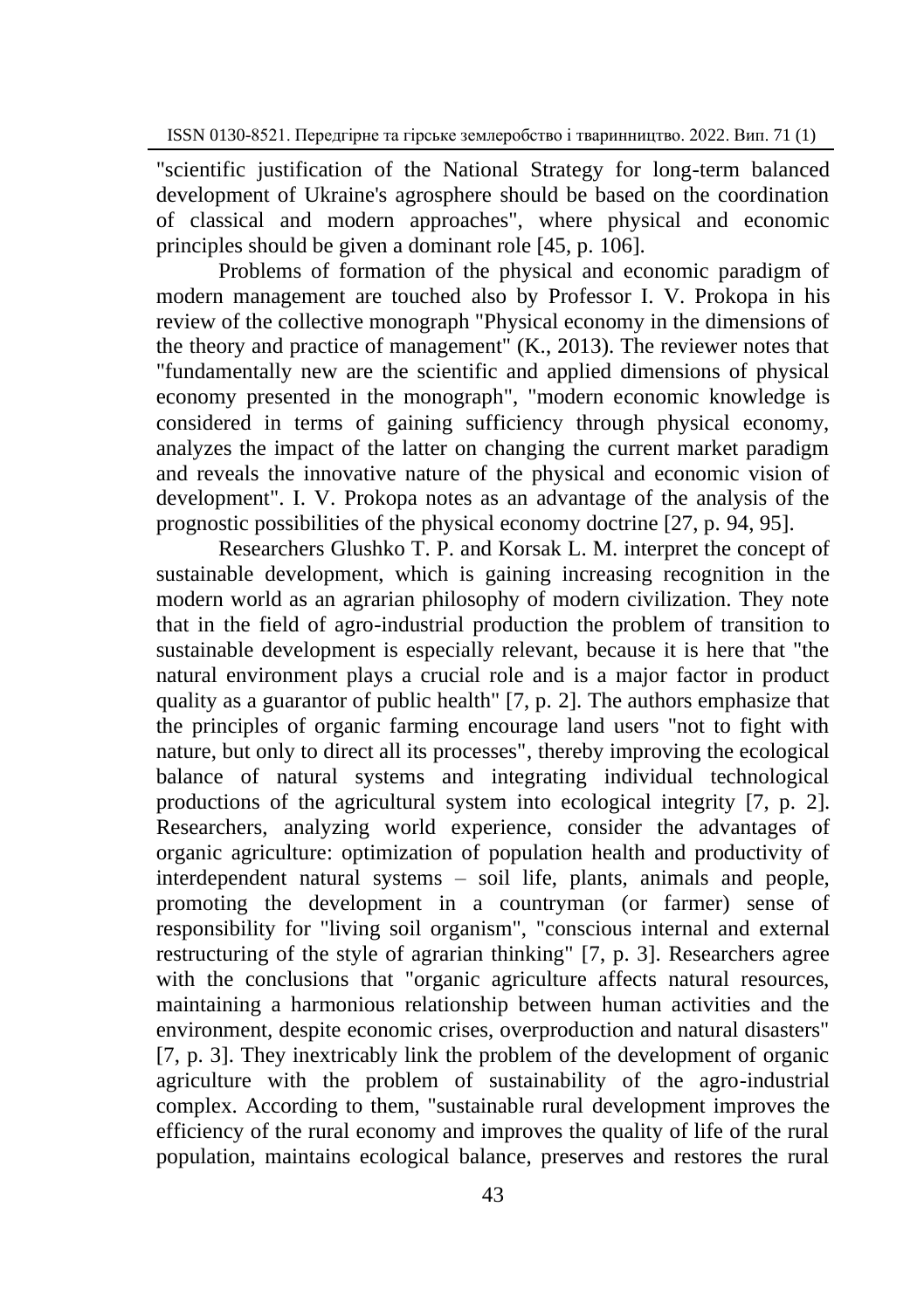landscape", and "solving the agricultural crisis becomes a spiritual need today because its solution does not depend on natural conditions, but primarily on man" [7, p. 3, 4].

Veremeenko S. I. and Trusheva S. S. characterize the emergence of alternative farming systems in the historical aspect. They highlighted the scientific and theoretical foundations of biodynamic, natural, biological (organic) agriculture. The authors specifically focused on the analysis of the state and prospects of development of organic farming in the world and in Ukraine [4].

The essence of ecologically safe farming, its advantages over intensive methods, the state of development and implementation of ecological agriculture in Europe and Ukraine, prospects for its development analyzes Grabak N. Kh. [8]. A striking example of the tradition of using organic production in domestic agriculture in the past is the system of Ivan Ovsinskyi (1856–1909), to study of which were devoted scientists from the Institute of Agriculture of Ukrainian NAAS Degodiuk E. G., Degodiuk T. S. [9]. It is known that this system provides minimization of tillage to a depth of not more than 5 cm with cross-strip sowing for cereals, the introduction of crop rotation of legumes and green manure. Leaving byproducts in the field ensures the activity of earthworms, creates the effect of self-sufficiency of the field with nutrients, optimal moisturing and use of the edge effect.

Researchers from Ternopil National University of Economics Dudar T. G. and Dudar O. T. in their publication highlight the leading trends in the development of the organic sector of agriculture and the possibility of expanding the national market for environmentally friendly agricultural products, taking into account international standards. They substantiate the conceptual model of the infrastructure of the organic agrifood market in order to ensure the quality and safety of agri-food products in Ukraine [12]. The state of the domestic market of organic food and features of its development in Ukraine is analyzed by researcher Zaychuk T. O. (Kyiv National Economic University named after Vadym Hetman). He pays special attention to the definition of marketing tools for the formation of domestic demand for organic products and ways to minimize the economic risks of organic production [13].

Researchers Khorishko I. V. and Khristenko O. A. use the essence of theoretical approaches to defining the basic concepts of environmentally friendly agricultural production and environmental monitoring of agricultural production as a competitive advantage of producer countries [41, 42].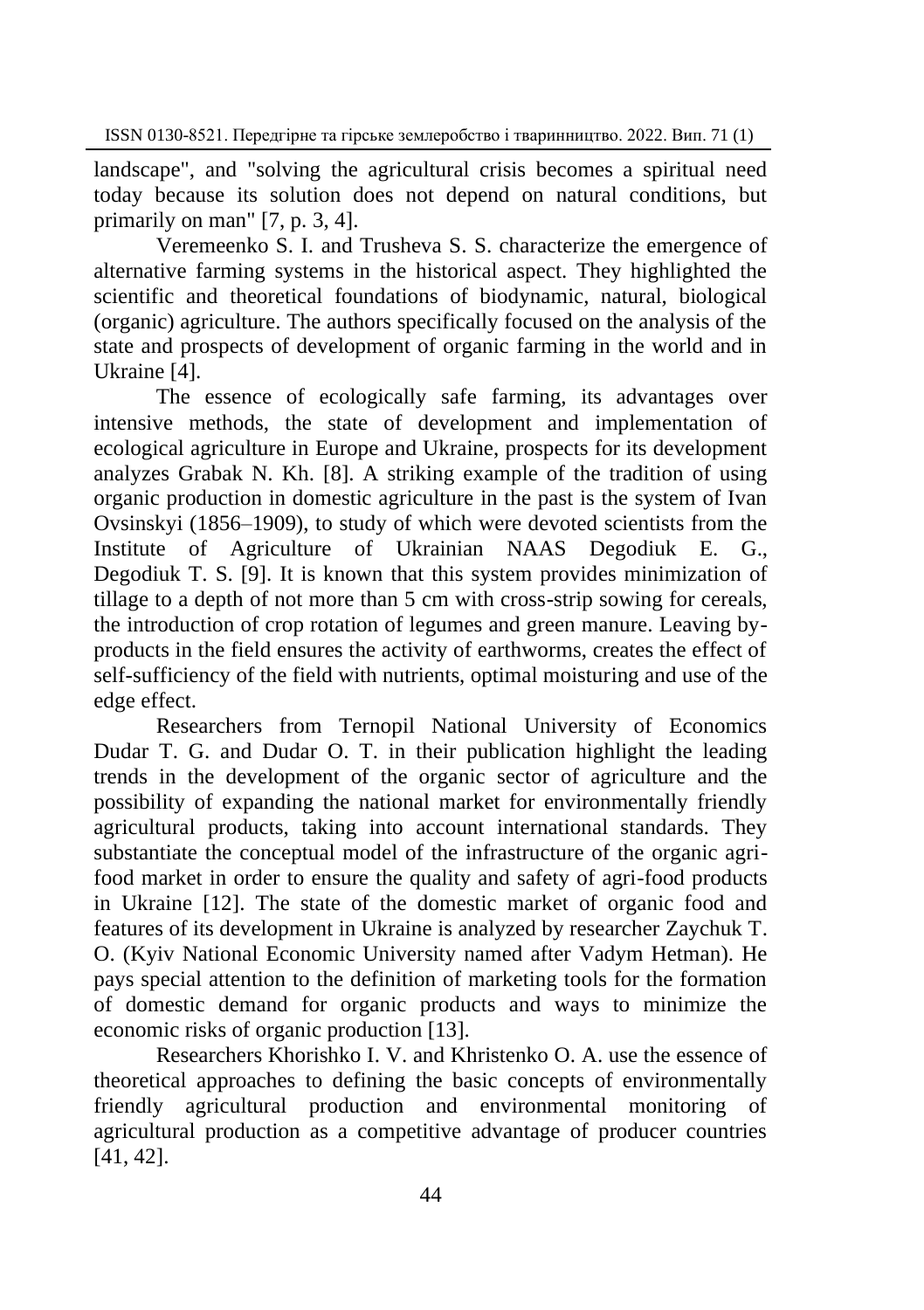Researchers Zinovchuk N. V. and Rashchenko A. V. (Zhytomyr National Agroecological University) analyze the problems of economic feasibility of organic agriculture. They focus on studying the methodology for assessing the readiness of agricultural managers to implement organic production. The authors characterize motivational and other limiting factors that significantly affect the choice of organic management methods. They offer an organizational model for the creation and operation of associations of producers and consumers of organic products [14]. Zoria P. S. addresses the problem of ecologically clean products production. The researcher considers the problems and current needs of modern time in the production of environmentally friendly products. The author characterizes the trends and expediency of the introduction of organic production, as well as ways to intensify it in Ukraine [15]. The essence of biological agriculture and the conditions of its effective application on the example of short-rotation field crop rotations are studied by V. O. Yeshchenko, V. P. Opryshko and S. V. Usyk [13].

The problem of sales channels of organic products in Europe and Ukraine is studied by Yu. S. Berezhna. In particular, the researcher concludes that it is necessary to apply the strategy of direct exports and the use of sales cooperatives for domestic producers of organic products [2, p. 201].

Substantiation of the main stages of formation of a new strategy of nature management is carried out by the professor of the Academy of Municipal Administration T. V. Ivanova. In particular, she addresses the problems of environmental degradation on the scale of the planet Earth [17].

Researcher Kobets M. I. appeals to the study of the place and role of organic farming in the implementation of the basic provisions of the concept of sustainable development. The author reveals the environmental, social and economic benefits of the organic farming introduction. The researcher provides a comparative description of its development in the European Union and Ukraine. At the same time, the author proposed an action plan for further greening of domestic agricultural production [18].

Researchers Sokol L. M., Stefanovska T. R., Pidlisniuk V. V. consider organic (ecological) agriculture as an integral part of sustainable agricultural development. In organic farming they see an effective alternative to existing farming methods. In their publication authors analyze the introduction of organic production in the world, its benefits. In this regard, researchers assess the theoretical and practical feasibility of implementing organic farming in Ukraine. In particular, the level of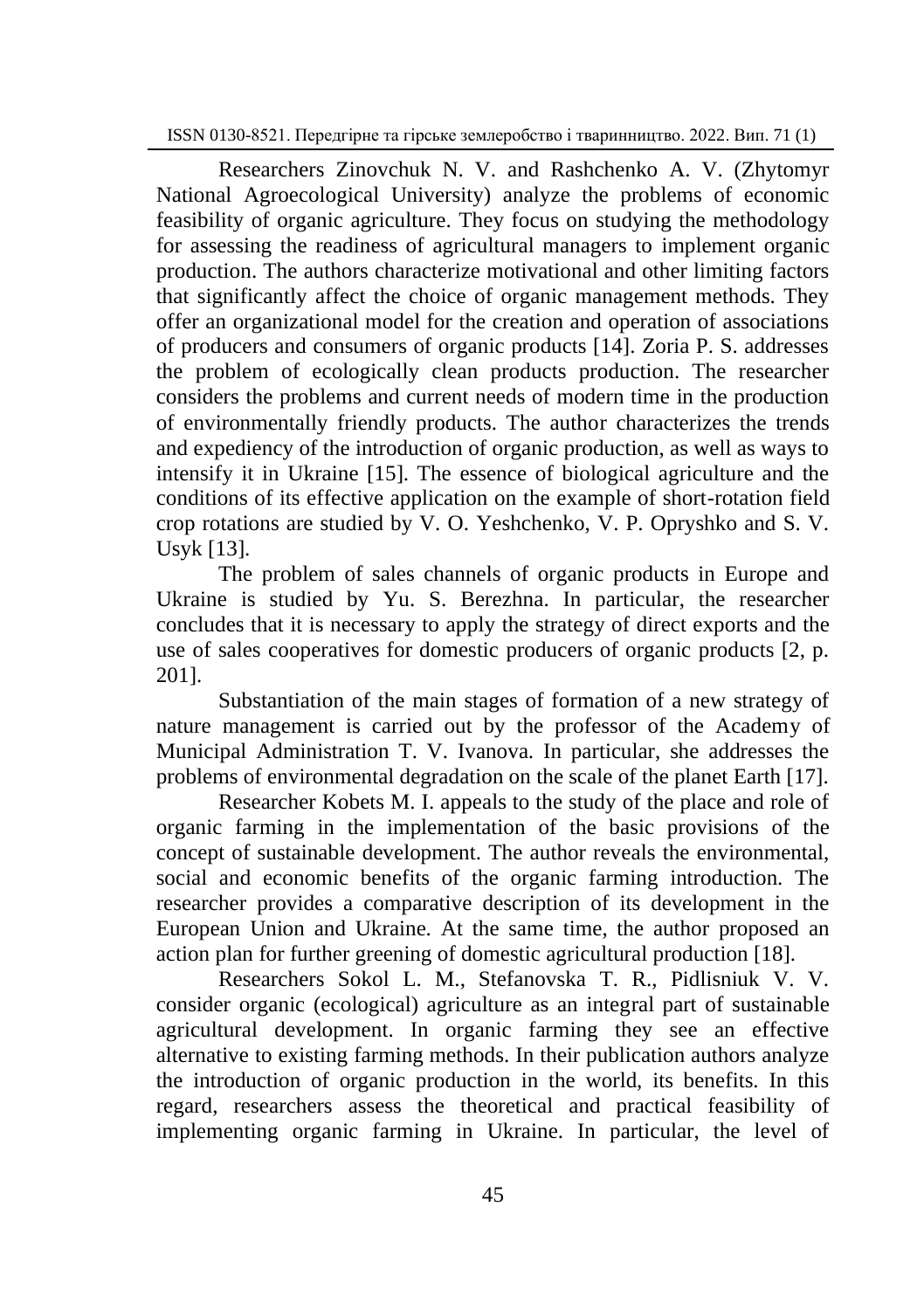readiness of the Ukrainian population to consume environmentally friendly products is studied [34].

The dissertation research of Kutarenko N. Ya. Is devoted to the problems of organic agriculture development in the agri-food system in Ukraine. In it, the researcher analyzes the concept of sustainability of the agri-food system, the defining attributes of the concept "organic agriculture", outlines the socio-ecological and economic factors of its development, describes the regulatory framework in the field of domestic organic agriculture. Kutarenko N. Ya. considers the state and conditions of organic agriculture and mechanisms for certification of organic products in Ukraine and the world, studies the role of operators of organic agriculture and their marketing activities. The researcher addresses the prospects for the development of domestic organic agriculture and developed practical recommendations for its stimulation through the prism of the mechanisms of state support, interest of producers and the formation of motivations for the consumption of organic products in the population [20].

An illustration of the effectiveness of the principles and methods of organic farming is the publication of A. O. Oleksienko, which addresses the issue of practical implementation of the goal of organic farming in Ukraine in general and Kirovograd region in particular. The author describes farms as one of the most common forms of management in agriculture. A. O. Oleksienko studies aspects of economic efficiency of agricultural producers in the process of practical application of the principles and methods of organic farming [25].

Researcher N. B. Stovolos (Sumy National Agrarian University) turned to the study of the model of formation of the national system of organic production. She concluded that there was a need for proper legal support for the development of the organic sector of agriculture. According to her, the formation of a systematic state policy aimed at developing organic production is an important condition for reducing anthropogenic pressure on the environment and improving the ecological situation, preserving biodiversity, improving environmental safety, forming agrienvironmental image of the state and increasing competitiveness of organic production [35].

Problems of progress in the formation of sustainable agroecosystems of biogenic agriculture, associated with the use of arrays of high-yielding shrubs that produce renewable energy and polysaccharides for various biotechnologies of continuous action, describes M. M. Timofeev (Donetsk Institute of Agroindustrial Production of NAAS of Ukraine). He considers such shrubs as a resource, economic and organizational and technological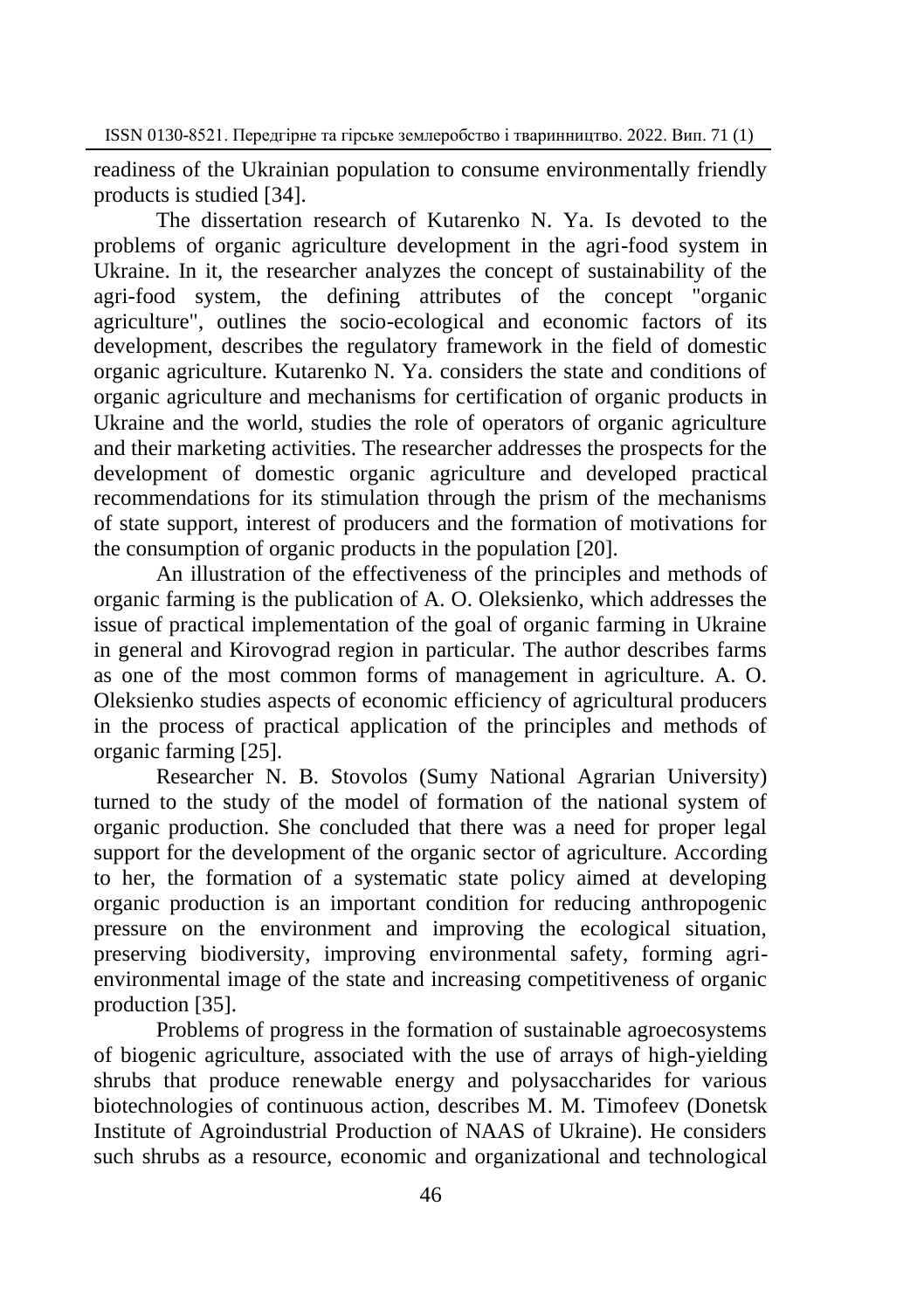basis for the operation of electric vehicles in agriculture [36]. In turn, the effectiveness of the elements of organic farming in the Forest-Steppe is analyzed by researcher Tsyuk O. A. [42].

Korovinska G. I. and Dodonova V. I. turn to the issue of environmental security of society, in particular, in the context of technocratic thinking. The authors analyze the environmental aspects of the globalization process, formulate questions about the relationship between technocratic thinking and the globalization process, study the ideological and philosophical origins of this issue in different periods of the history of philosophy and science [19].

Researchers Sahaidak Yu. and Kharchenko T. (Taras Shevchenko National University of Kyiv) paid attention to the study of the formation and development of the environmental market in Ukraine. They focus on the study of factors that hinder the development of the environmental market. They analyzed the state of the environmental market in Ukraine and leading countries. Researchers also highlight ways to improve the functioning of the market for organic goods to increase its competitiveness [30].

Researcher G. Tiutiunnyk studies the current state of organic farming in Ukraine, analyzing the positive and negative aspects of the formation of its market. It outlines the main problems of its development and ways to solve them based on foreign experience. The author offers a number of approaches to improve the production and marketing of organic agricultural products. The researcher emphasizes that the efficiency of enterprises engaged in the production of organic products, and the development of the organic production sector in general depend on the level of development of its certification system. G. Tiutiunnyk gives convincing examples of foreign experience in supporting producers of organic products. The researcher also draws attention to the need for legislative consolidation of administrative regulators of organic production and mechanisms of state support, including subsidy policy [37].

The moral and ethical dimension of economic activity in the context of its study in the history of philosophical and cultural thought is carried out by Ostropolska Z. M. She rightly notes that "economic work is an activity not only to meet the material needs of man, but also the moral and ethical manifestation of the spirit, spiritual action"; the employee as a subject of production activity is the bearer of certain values, worldviews, religious views [26, p. 32]. In this regard, the views of the German thinker M. Weber are interesting, who noted such spiritual qualities of the worker as conscientiousness, will, responsibility, ascetic labor discipline [26, p. 33].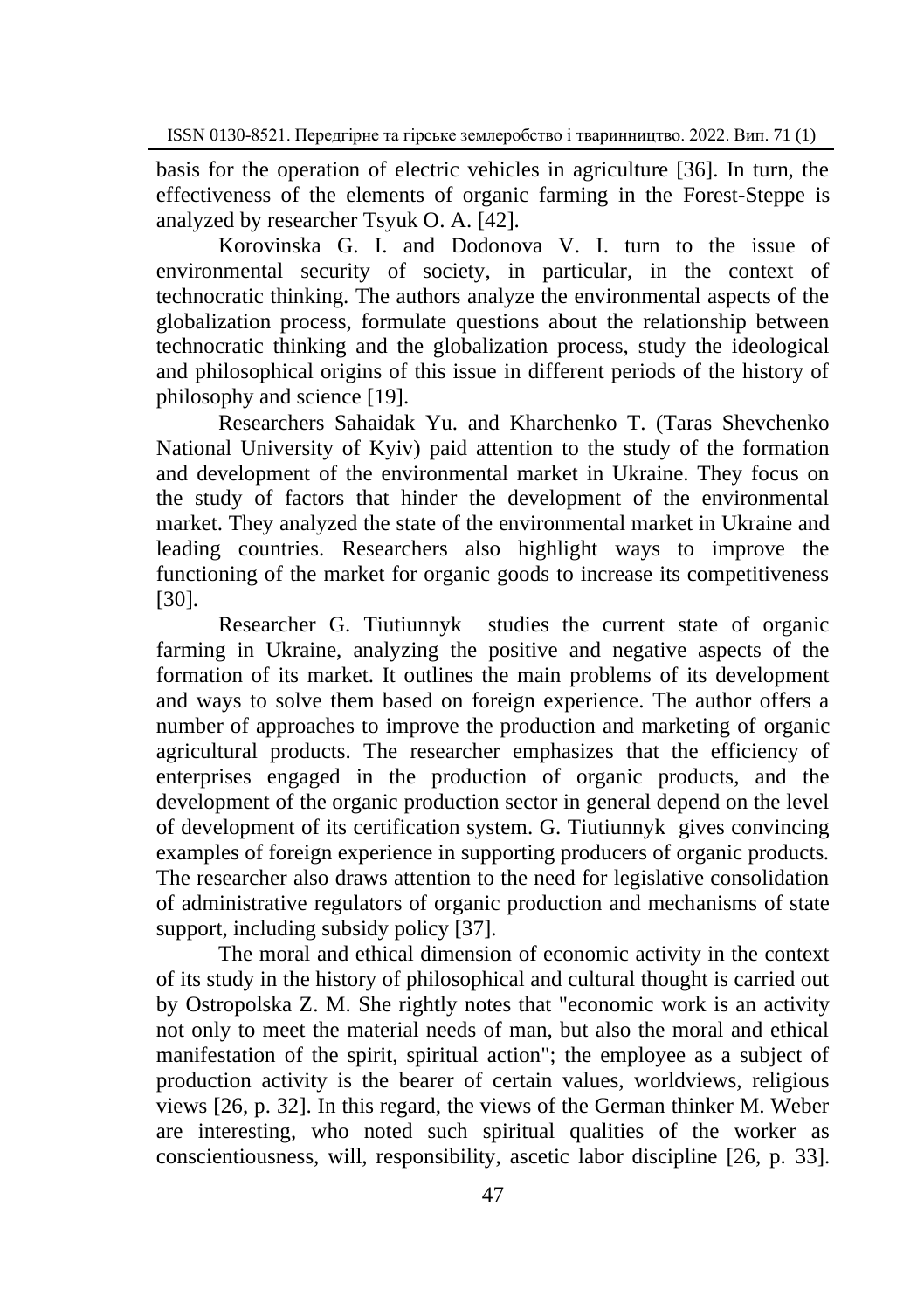Before Weber, this question was raised by the Ukrainian thinker G. S. Skovoroda, which outlined the economic activity of man as one that "should be charitable, strives for happiness", and should be carried out "in accordance with the biblical moral code" [26, p. 33]. In this regard are interesting the views of the russian thinker of the XIX century V. Solovyov, who saw in man not only a social being, but also a natural unity, so his economic activity is an integral part of cosmic unity. According to the thinker, human life is realized in the "form of integral existence, moral and physical solidarity". Morality is an important criterion for the prevention of predatory management, inextricably linked with contempt for people and the environment [26, p. 38, 39]. The researcher concludes that the formation of a moral attitude to property, especially to land ownership, requires the spiritualization of both man and material nature as a prerequisite for the cessation of predatory management. Love for the earth can be realized in a society where people are aware of the need for self-restraint, which, in particular, should be manifested in the restriction of personal needs and property" [26, p. 39]. Ostropolska Z. M. summarizes that "the prospects for the development of civilization in the context of globalization will determine both progress in technology and economic ethos based on universal spiritual values" [26, p. 40]. In our opinion, organic agriculture fully complies with the principles of such an economic ethos and should not reduce its purpose and objectives to purely technical or technological spectra, as is sometimes the case in some views of some scientists and practitioners – supporters of organic production.

The main socio-philosophical approaches to understanding and researching the concepts of "ecological consciousness" and "ecological culture" are analyzed by A. S. Radei (NTUU "Kyiv Polytechnic Institute"). The author emphasizes that "the choice of "human strategy" should be consistent with the "nature strategy", ie the boundaries and direction of human development should be consistent with the development of the entire biosphere, ensure the coevolution of nature and society". The researcher notes two ways out of the global environmental crisis: 1) technical and technological; 2) worldview and social, between which there is a dialectical relationship. According to him, ecological knowledge has an integral character, encompassing in a single integrity philosophical, natural science, socio-humanitarian knowledge. A. S. Radei emphasizes that "the spread of ecohumanism in society largely depends on the formation of human and social attitudes to nature, and, consequently, approaches to solving environmental problems" and a significant role in this process is played by philosophy. In the course of revealing the essence of the interaction of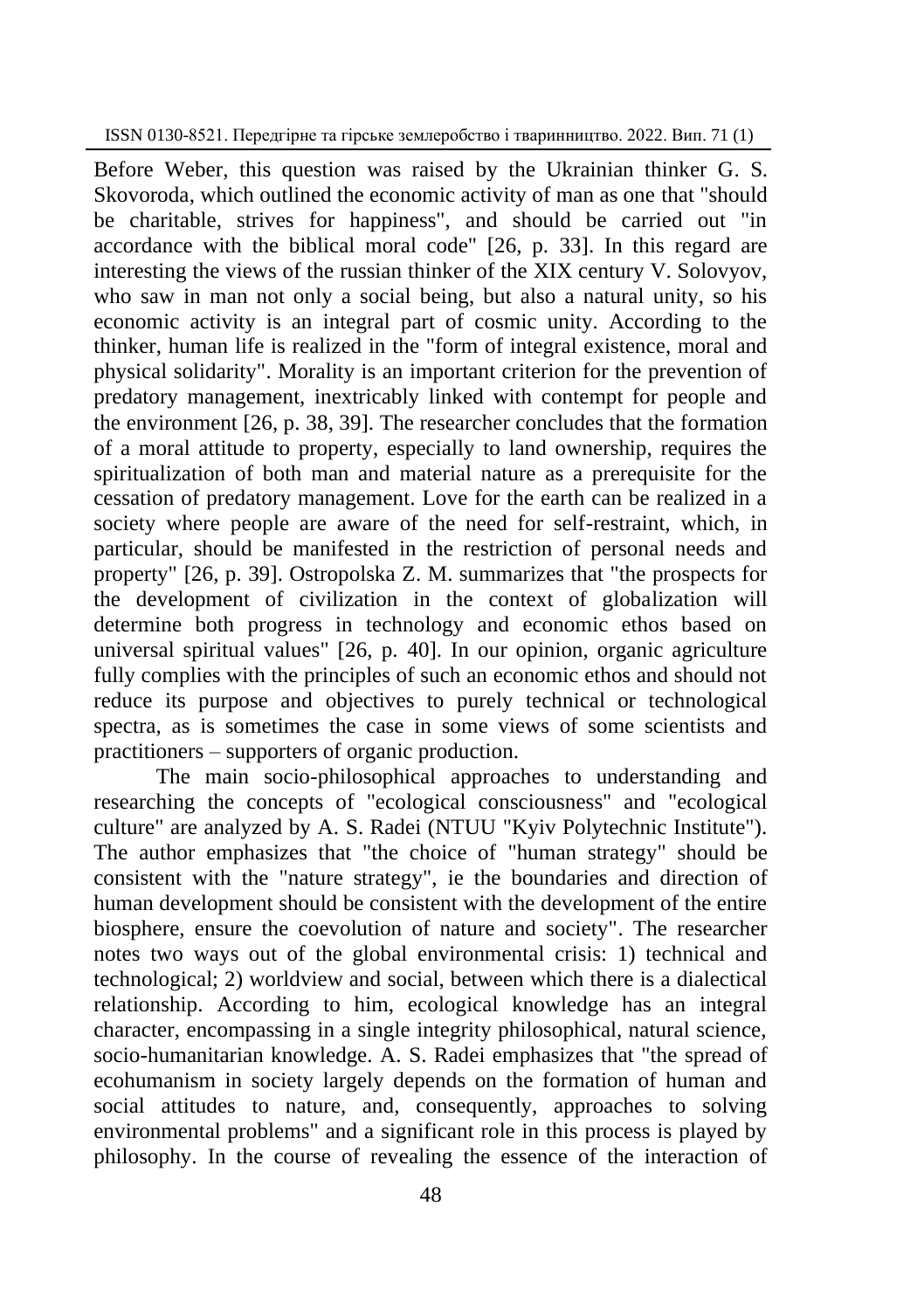society and nature, environmental problems, in his opinion, "should make its orientation, worldview influence not only on individuals but also on the acceptance in the social environment of thoughts, values, norms, attitudes to spiritual culture as a whole". The formation of environmental knowledge should include both sensory-emotional and rational components. The very process of humanization of environmental knowledge is inextricably linked with the problem of ethical and environmental imperative as a guarantor of harmonization of components within the system, tentatively called "nature – society". Ecological consciousness can be formed only as a result of a combination of ecological relations and ecological activity, and "ecological culture itself, based on the integrity of the "society-nature" system, includes a dialectical synthesis of ecological relations, ecological activity and ecological consciousness". Moreover, in this link the author sees the main component of environmental activities [28].

The controversial nature of the relationship between man and nature is considered by researcher Shevel A. O. In this regard, the author analyzed the conceptual approaches of K. Tsiolkovskyi, A. Ursul, M. Fedorov, V. Vernadskyi, M. Moses, K. Lorentz, Pope John Paul II and others. She concluded that "there is a certain correlation between the goals of society and social development, described by the basic law of social ecology", and "maintaining the further progressive development of human civilization is associated not only with a simple increase in its technical capacity, but also with qualitative change the nature of the relationship between society and nature. It is necessary to take into account all the components of the problem, to build complex projects to overcome the crisis in the relationship between man and nature, and not focus on any one aspect, although attractive from the point of view of a particular researcher [44, p. 104].

The authors have been working on the issues outlined in the article for the last decade. They conduct research within the scientific activities of the Department of Philosophy (now Humanities Education) of Lviv National Agrarian University. This is reflected in both organizational activities and scientific publications.

Thus, the authors took part in **round tables:**

1) Round table "Modern physical economy as the basis of a new philosophy of land management" (Dubliany, 24.05.2017 with the participation of teachers of LNAU and LNU named after I. Franko, the public of Lviv and Drohobych, related to the presentation of the monograph of L. S. Gryniv "Physical economy: new models of sustainable development";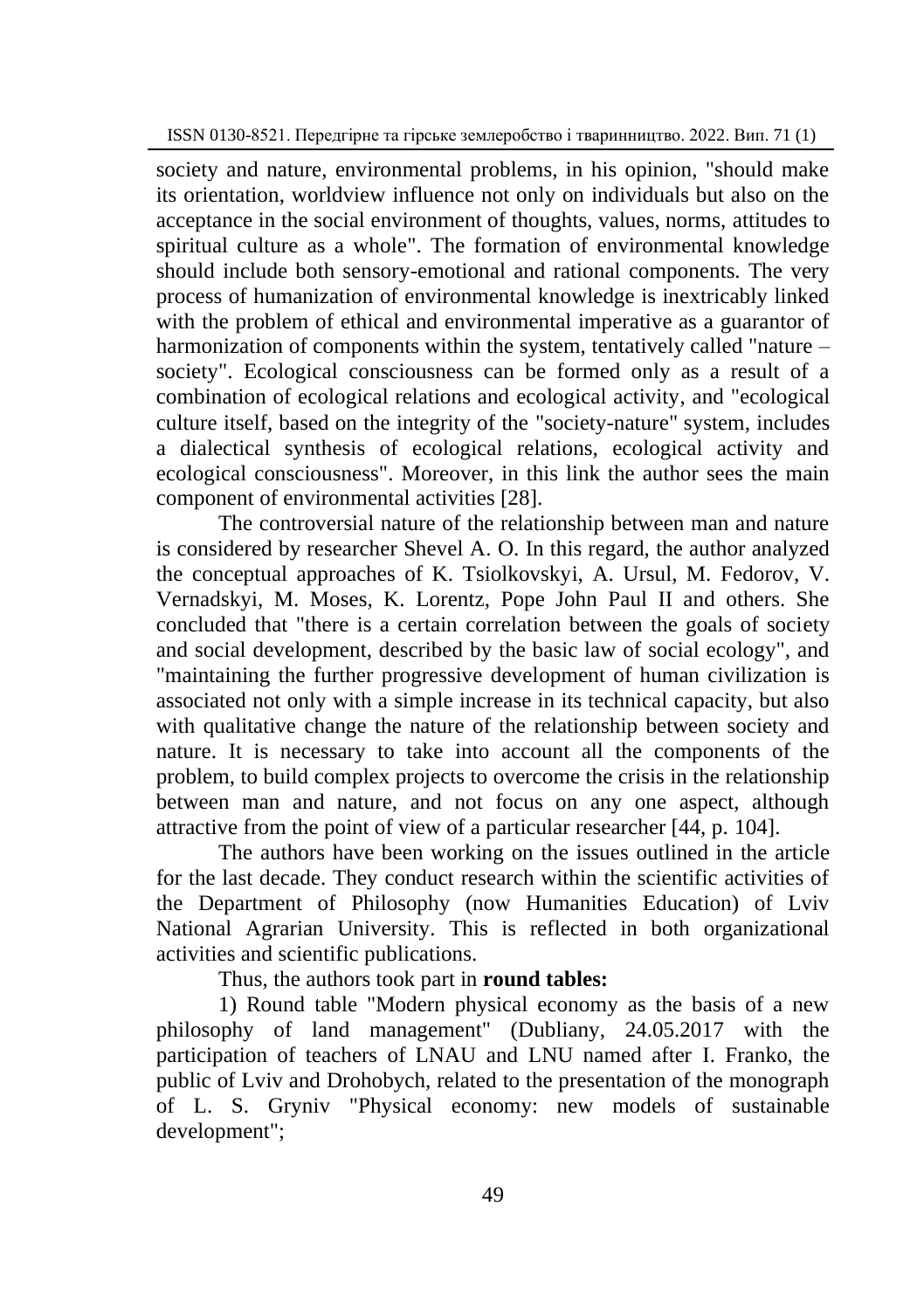2) Round table "Philosophy of sustainable development and the problem of organic farming" (Dubliany, November 9, 2017);

3) Round table dedicated to the 25th anniversary of the Department of Economics of Ukraine named after M. Tugan-Baranovsky "New models of sustainable development economy: problems and prospects" (Lviv National University, May 23, 2018, Lviv). The topic of the report: "Philosophical and value discourse of the problems of physical economy and sustainable development".

4) Round table "Earth and man: to a deeper harmonization of relations" (April 10, 2019, organizers: LNAU and Stryi College of LNAU).

5) Round table "Mykola Rudenko: philosopher, public figure, poet" (April 23, 2021) Topic of the report: "Socio-ecological problems in the teachings of M. D. Rudenko".

## **Participation in radio and TV programs:**

1) Radio "Lviv FM" (with the participation of Hryniv L. S. and Nakonechnyi R. A.): issues of philosophy of physical economy: the role of social and humanitar sciences (May 8, 2017);

2) Ternopil Regional Television (speech by Nakonechnyi R. A. on the problems of the philosophy of organic farming, June 29, 2017);

**Participation in scientific and scientific-practical seminars:**

1) Seminar "On the way to sustainable development: from organic production to biodiversity restoration", April 27–29, 2017, within the forum "Agroport", Lviv, West-Agroport, 2017);

2) Practical seminar "Development of an innovative model of harmonious development of Ukraine in the XXI century" (based on the construction of ecovillages on the Dnieper, Carpathians and diaspora, November 30, 2017), venue: Union of Architects of Ukraine, Lviv region;

**Participation in scientific and practical conferences and scientific forums:**

1) XVII International Scientific and Practical Forum (September 14- 16, 2016) (Dubliany, Zhovkva district, Lviv region). Kopytko A. D. The topic of the report: "Model of relations in the system "man-nature" in the doctrine of physical economy";

2) International scientific-practical conference "Innovative management of natural agricultural production in Ukraine" (November 10- 11, 2016). Kopytko A. D. Topic of the report: "Thermodynamic and infodynamic models of physical economy";

3) IV International Scientific and Practical Conference "Ecology and Nature Management in the System of Optimization of Relations between Nature and Society". (April 27–28, 2017, Ternopil);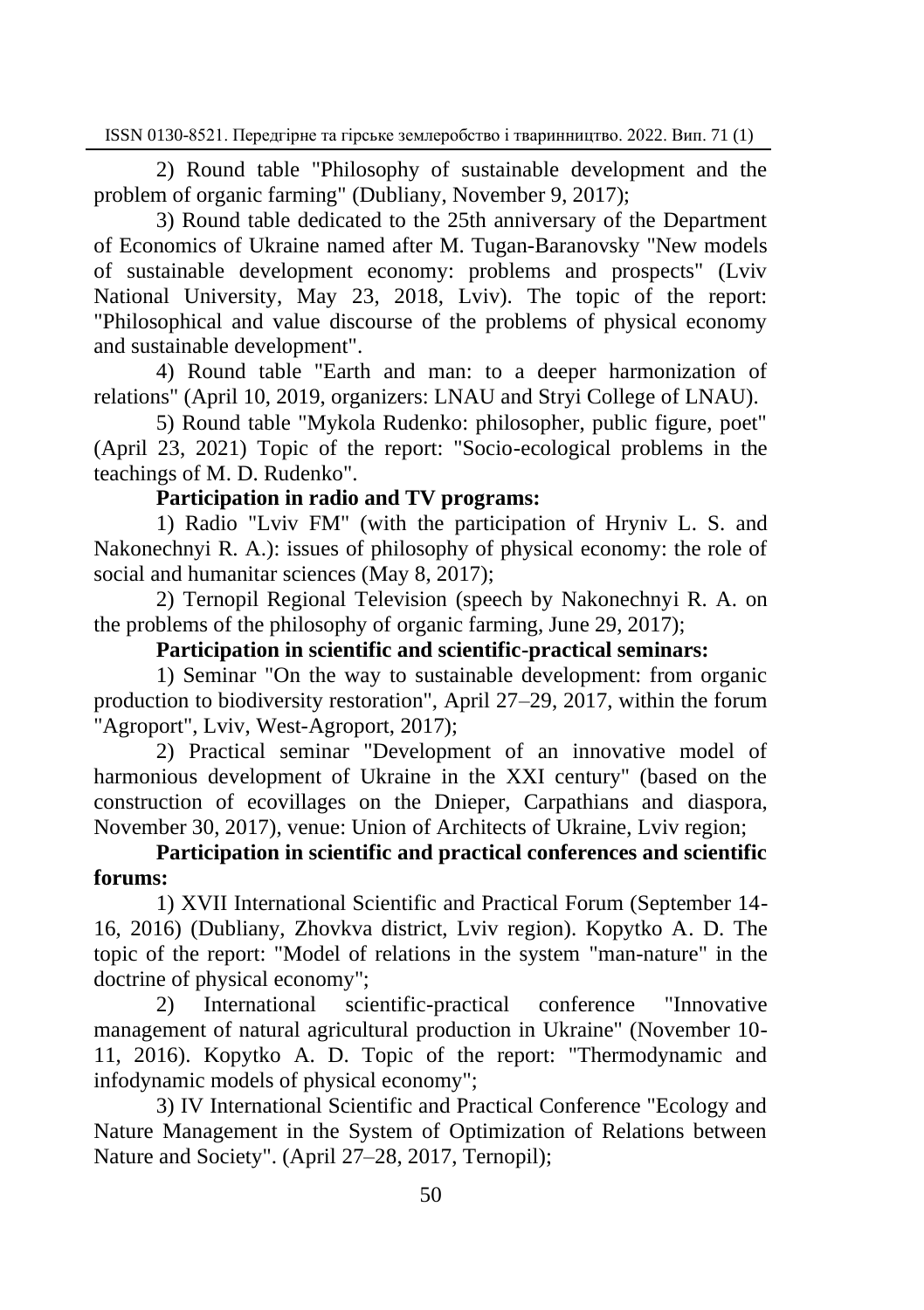4) International scientific-practical conference "Greening of education as a factor in sustainable development of society", National University of Forestry of Ukraine (Lyiv, October 19–20, 2017);

5) The First All-Ukrainian Scientific and Practical Conference "Organic Agricultural Production: Education and Science" (Lviv, November 1, 2018). Organizers: Ministry of Education and Science of Ukraine and the Federation of Organic Movement of Ukraine;

6) Second All-Ukrainian Scientific and Practical Conference "Organic Agricultural Production: Education and Science" (Lviv, October 31, 2019) Organizers: Ministry of Education and Science of Ukraine and the Federation of Organic Movement of Ukraine;

7) International scientific-practical conference "Effective technologies and structures in the construction and architecture of the village. Development of innovative models of eco-settlements of Prykarpattia and Carpathians "(Dubliany, May 15–19, 2019). Kopytko A. D. Topic of the report: "Worldview principles of creating eco-settlements in Ukraine";

8) International scientific-practical conference "Development of modern society in conditions of global instability" (10–11.05.2019, Odesa). Kopytko A. D. The topic of the report: "Political and legal aspects of the implementation of food security ideas in the world and in Ukraine";

9) XXI International Scientific and Practical Forum "Theory and practice of development of agro-industrial complex and rural areas." (Dubliany, September 22‒24, 2020). Kopytko A. D., Nakonechnyi R. A. Topic of the report: "Philosophical and ethical principles of building sustainable development strategies";

10) Perspectives of world science and education. VII International Scientific and Practical Conference, Osaka, Japan, 25–27 March 2020. Kopytko A. D. The topic of the report: "Political and legal aspects of the implementation of food security ideas in Ukraine and the world";

11) Perspectives of world science and education. VIII International Scientific and Practical Conference, Osaka, Japan, April 22–24. 2020. Kopytko A. D. Topic of the report: "Political and legal aspects of the development of organic farming and production of organic agricultural products in Ukraine";

12) All-Ukrainian scientific-practical conference "Spiritual and moral, ecological and socio-economic challenges of modern humanity in the context of the encyclical of Pope Francis "Laudato si" (Lviv, April 16, 2021). Kopytko A., Nakonechnyi R. Topic of the report: "Philosophical and ethical principles of building sustainable development strategies";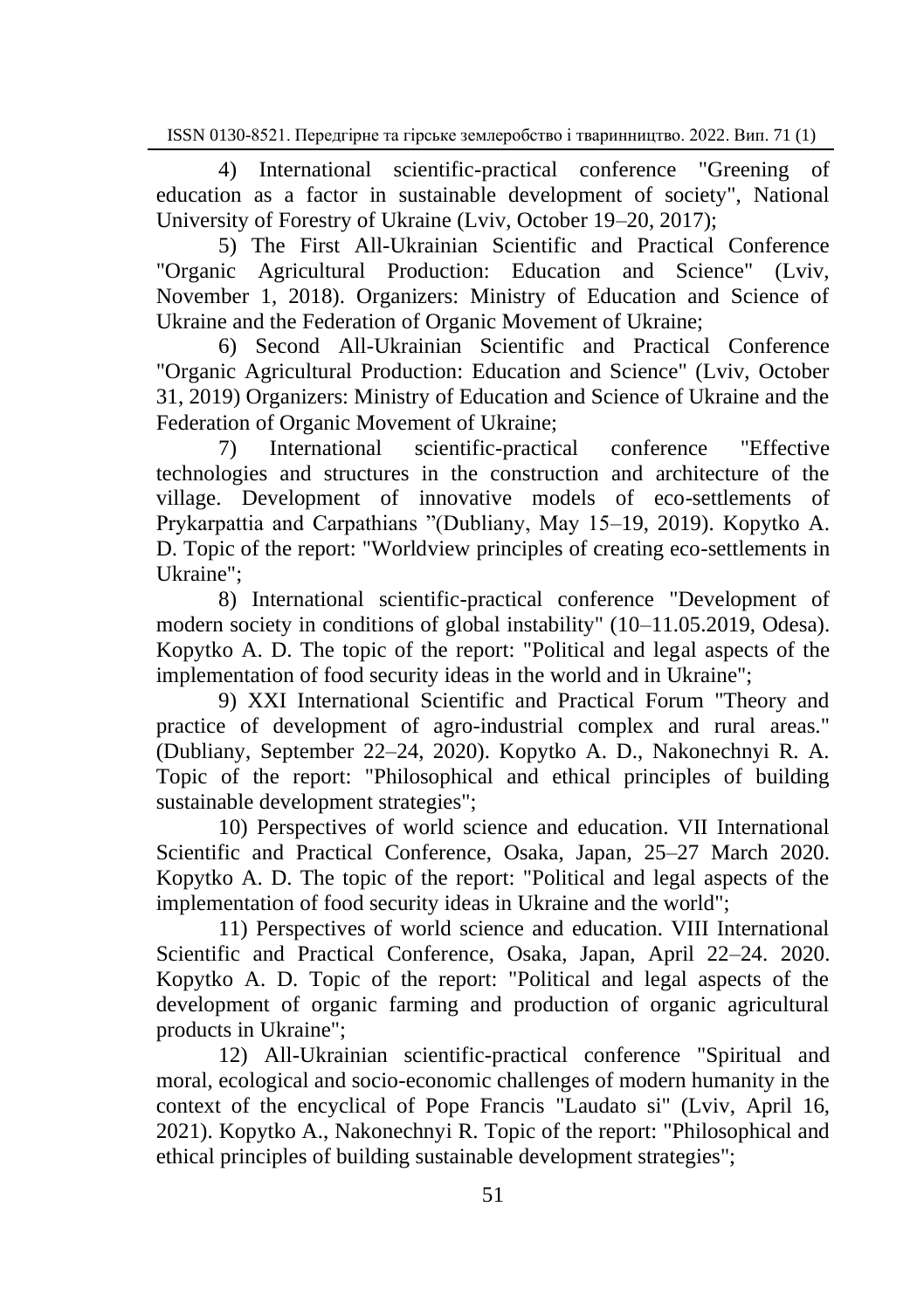13) IV International Scientific and Technical Conference "Effective Technologies and Structures in Rural Construction and Architecture" (Lviv-Dubliany, June 24–25, 2021). Topic of the report: "Ecosocial and spiritual dimensions of the functioning of rural settlements";

14) XXII International Scientific and Practical Forum "Theory and practice of development of agro-industrial complex and rural areas"  $(5-7.10.2021,$  Lviv-Dubliany). The topic of the report: "The doctrine of physical economy and current issues of the course "Philosophy of Organic Agriculture and Sustainable Nature Management" (co-speakers: Kopytko A. D., Nakonechnyi R. A.).

**The results of the authors' research are reflected in a number of articles, abstracts of conferences, manuals:**

**Articles:**

1) Kopytko A. D., Nakonechnyi R. A., Sas I. M. Implementation of the principles of physical economy in organic farming: theory and practice. *Bulletin of Dnipropetrovsk State Agrarian and Economic University*. 2015. № 4 (38). P. 34‒38;

2) Kopytko A. D., Nakonechnyi R. A., Sas I. M. The model of relations in the system "man-nature" in the doctrine of physical economy. *Theory and practice of development of agro-industrial complex and rural areas*. Proceedings of the XVII International Scientific and Practical Forum September 14–16, 2016. Lviv : Liga-Press LLC, 2016. P. 337–343;

3) Kopytko A., Nakonechny R. Value dimensions of physical economy in the scientific and educational environment of modern higher education in Ukraine. *Theory and practice of development of agroindustrial complex and rural areas*. Proceedings of the XVIII International Scientific and Practical Forum dedicated to the memory of engineer Yaroslav Zaishly (September 20‒22, 2017). Lviv, 2017. P. 350‒358;

4) Kopytko A., Nakonechny R. On the question of methodological research in modern physical economy. *Agrarian economy*. 2017. Vol. 10, №  $1-2.$  P.  $21-29$ ;

5) Kopytko A. D. Political and legal aspects of the implementation of food security ideas in Ukraine and the world. *Perspectives of world science and education*. Abstracts of VII International Scientific and Practical Conference, Osaka, Japan, 25–27 March 2020. P. 362–371;

6) Kopytko A. D. Political and legal aspects of the development of organic farming and production of organic agricultural products in Ukraine. *Perspectives of world science and education*. Abstracts of VIII International Scientific and Practical Conference, Osaka, Japan, April 22–24. 2020. P. 586‒595;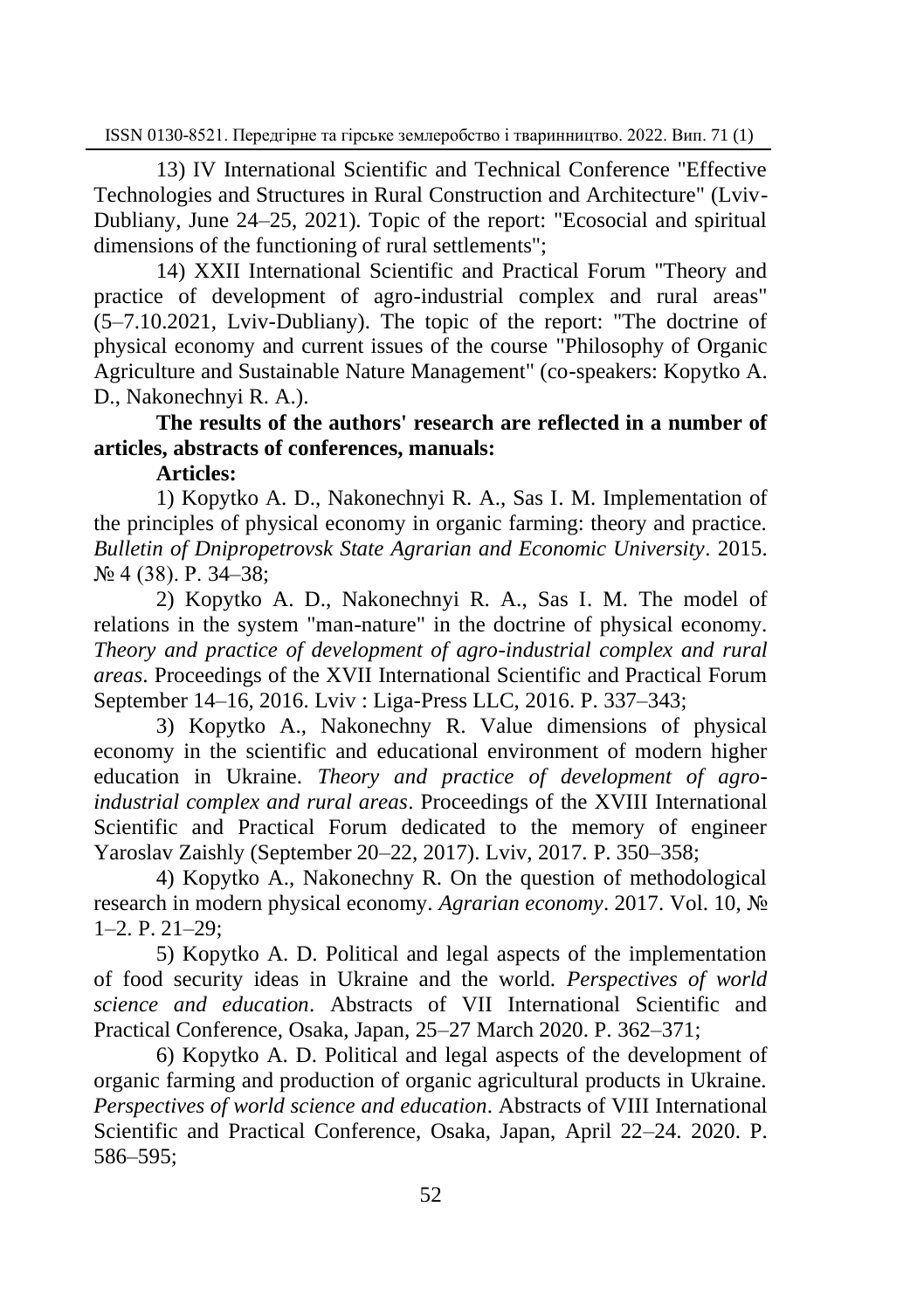7) Nakonechny R., Kopytko A. Worldview and philosophical principles of organic production. *Agroelita*. All-Ukrainian Agrarian Journal. 2021. № 11 (106). P. 20‒21.

**Theses:**

1) Kopytko A. The doctrine of modern physical economy as a basis for changing human attitudes to the environment. *Ecology and nature management in the system of optimization of relations between nature and society.* Proceedings of the IV International Scientific and Practical Conference. April 27–28, 2017, Ternopil, P. 62–64;

2) Kopytko A. D. Worldview principles of physical economy and the problem of overcoming the spiritual crisis in modern society. *Philosophical and psychological aspects of spirituality in economics and management*. Collection of abstracts of the III All-Ukrainian scientific-practical conference with international participation April 19, 2017, Lviv. P. 117‒121;

3) Kopytko A. D. Worldview principles of creating eco-settlements in Ukraine. *Effective technologies and constructions in construction and architecture of the village. Development of innovative models of ecosettlements of Prykarpattia and Carpathians*: abstracts of reports of the International scientific-practical conference, Dubliany, May 15–19, 2019. Lviv. P. 167–169:

4) Kopytko A. D. Political and legal aspects of the implementation of food security ideas in the world and in Ukraine. International scientificpractical conference *"Development of modern society in conditions of global instability*" (May 10‒11, 2019, Odesa). Collection of abstracts of scientific works. P. 94–100:

5) Kopytko A. D. Political and legal aspects of the development of organic farming in Ukraine. International scientific-practical conference *"Models of socio-cultural development of territories: prospects and opportunities in the light of the historical heritage of the present and future*" (Sumy, September 25‒27, 2019). Abstracts of reports. Part 1. P. 18‒22;

6) Nakonechnyi R. A., Kopytko A. D. Political and legal aspects of the development of organic agricultural production in Ukraine. Collection of abstracts of the II All-Ukrainian scientific-practical conference *"Organic agricultural production: education and science*" (October 31, 2019). Scientific and Methodological Center of VFPO. K., 2019. P. 28–31;

7) Kopytko A., Nakonechny R. Philosophical and ethical principles of sustainable development strategies. *Theory and practice of development of agro-industrial complex and rural areas* : materials of the XXI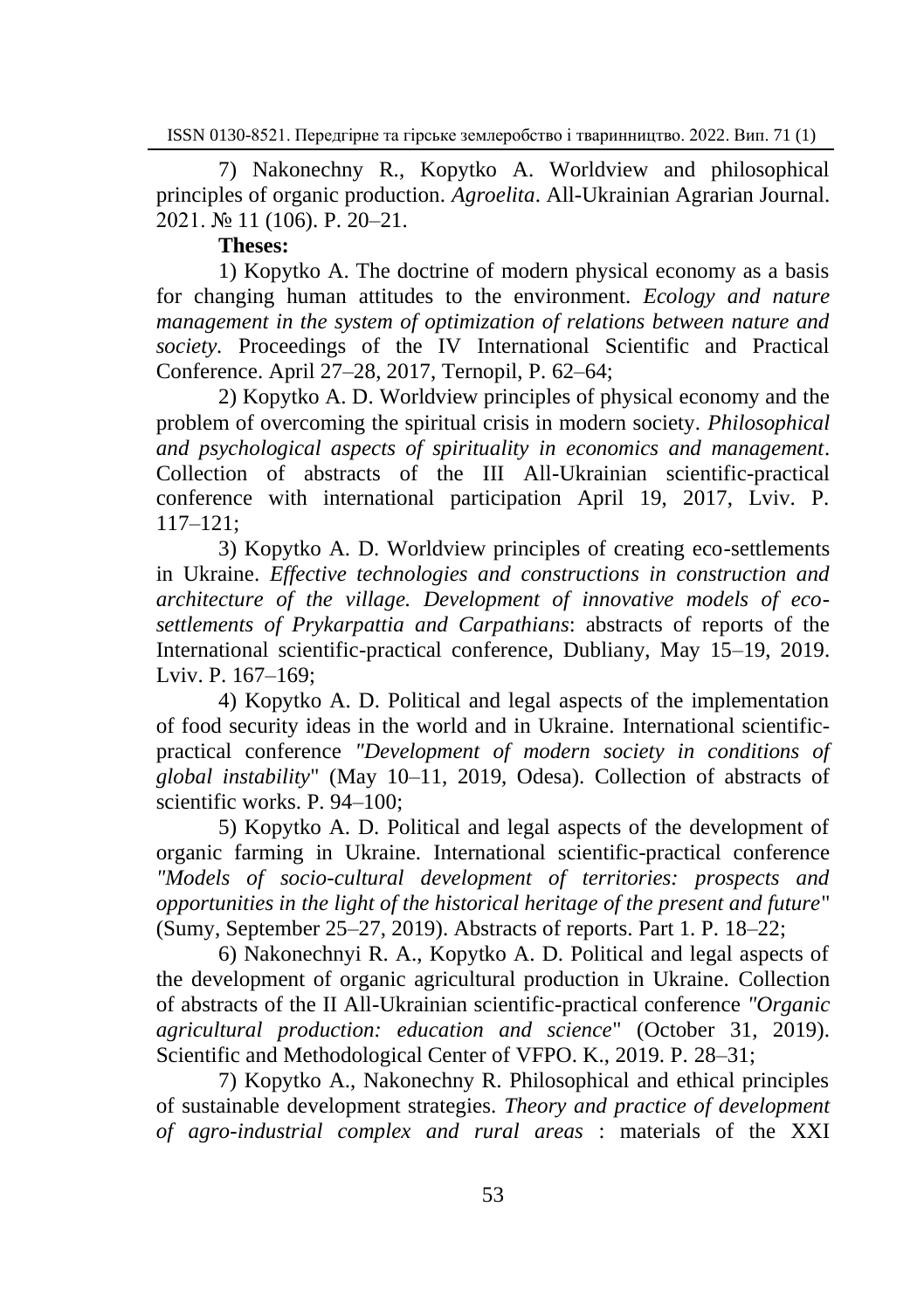International scientific-practical forum, September 22–24, 2020. Lviv. P. 351‒354;

8) Nakonechny R., Kopytko A. The doctrine of physical economy and current issues of the course "Philosophy of Organic Agriculture and Sustainable Nature Management". *Theory and practice of development of agro-industrial complex and rural areas*: materials of the XXII International scientific-practical forum, October 5–7, 2021: in 2 volumes Lviv. Vol. 2. P. 279–282;

9) Kopytko A. Ecosocial and spiritual dimensions of the functioning of rural settlements. *Effective technologies and constructions in rural construction and architecture*: abstracts of the IV International Scientific and Technical Conference, Lviv, June 24–25, 2021. P. 78–80.

## **Manuals:**

1) Worldview and philosophical foundations of physical economy / Nakonechnyi R. A., Vasilieva O. S. et al. Tutorial. Lviv, 2012. 145 p.;

2) Philosophical, ideological and economic foundations of the Ukrainian school of physical economy : Textbook / Nakonechnyi R. A., Korchynskyi I. O. et al. 2nd ed., ext. and ed. Lviv, 2013. 215 p.;

3) Nakonechnyi R. A., Kopytko A. D. Philosophy of organic production and sustainable use of nature. Educational and methodical manual. Lviv, 2022. 346 p.

**Results and discussion**. In order to find the right approaches to certain problems of organic production, it is necessary to proceed from deeper, philosophical, or as the famous German philosopher Rudolf Steiner writes, *spiritual foundations*. "Every educated person has to learn that it's not just the plant that depends on what we see around it. The whole sky with its stars takes part in the growth of plants". The thinker emphasizes: "It is in agriculture that we find how it is necessary to use from the Spirit those forces which are completely unknown today and whose significance is not only to improve a little in agriculture, but it depends on them whether people can in general continue their life in the physical sense on Earth. After all, man lives by what the Earth brings" (*R. Steiner. Spiritual and scientific foundations of successful agricultural development. Agricultural course. Kobervatz, Breslau, 1924*).

M. D. Rudenko emphasizes that we must clearly realize that "earthly life does not belong to the Earth – it is a cosmic phenomenon" [29, p. 69]. In confirmation of these words, he mentions Aphrodite (aka Aurora) and it "reveals to us the ancient understanding of earthly life" [29, p. 69]. K. A. Timiriazev, V. I. Vernadskyi, O. L. Chyzhevskyi and other luminaries of domestic science confirmed the solar origin of life. Thus, K. A.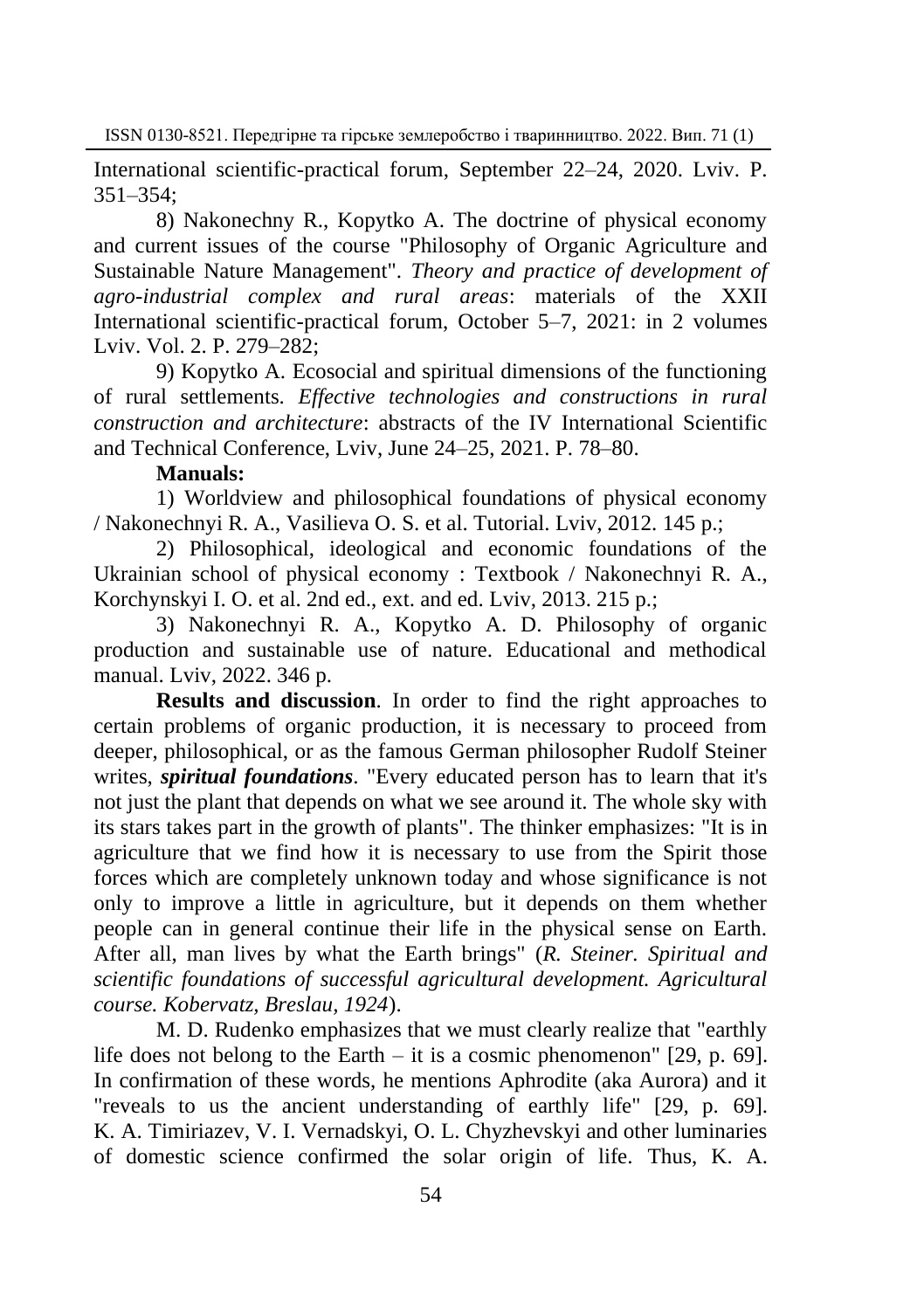Timiriazev stated that photosynthesis is life. Therefore, it is not surprising that the ancestor of life on Earth is a plant that depends on the sun. "The creative power of the Sun is a living reality of space",  $-$  emphasizes M, D. Rudenko [29, p. 74]. He emphasizes also that "the spiritual connection with nature is increasingly lost, but at the same time the feeling is lost that somewhere in space there are mysterious processes on which earthly life depends" [29, p. 84]. We create something with the help of labor, but we create with the help (or decisive participation) of the Earth, the Sun, the Universe [29, p. 101].

When it comes to the fertility of the land, which is the basis of added value – this is ultimately accumulated over billions of years solar energy, according to M. D. Rudenko. By him the theory of value added and the theory of the biosphere as a transformer of solar energy actually merge into a single theory of life. And if we seek to find the deep knowledge that will help us understand where the path to the immortality of earthly civilization lies, we must look at these theories in conjunction and interdependence, that is, at the substantial level. At this level, the term "additional cost" becomes impossible to use [29, p. 101]. F. Quesnay calls it a "pure gift of nature". M. Rudenko, in turn, outlines the added value as the energy of progress. This is the creative process of the Sun. And not only the Sun, but also the Universe, its radiant substance, which in all religions is called God. And in general it is called correctly, emphasizes M. Rudenko [29, p. 101]. These spiritual foundations, this, according to M. Rudenko, sacred energy, we should not hide or forget, because otherwise we fall into the service of the Yellow Devil [29, p. 101]. In this regard, it is appropriate to quote M. Rudenko: "Why should we link the economic model of society to the doctrine of the universe? Because earthly man must have a holistic worldview, which consists not only of the social, but of the cosmic. If these factors exist separately, then this is not a worldview" [29, p. 489]. And then thinker emphasizes: "We must always think about the needs of the universe – and only then about our needs. We are not on our own – humanity is an active organ of the universe. This is how Skovoroda saw him. This is what S. Podolynskyi sees. And only when we work for the Universe, we work for ourselves "[29, p. 425].

After the relatively recent concept (category) of "organic production" emerged, scientific and social practice has led to the consolidation of another aspect of the content of this concept  $-$  it (category) began to be understood as a possibility of what is in life, business practice (and what is really), and not just as what exists in the minds of scientists, theorists of agricultural production, agricultural science" [29, p. 62]. That is, there was a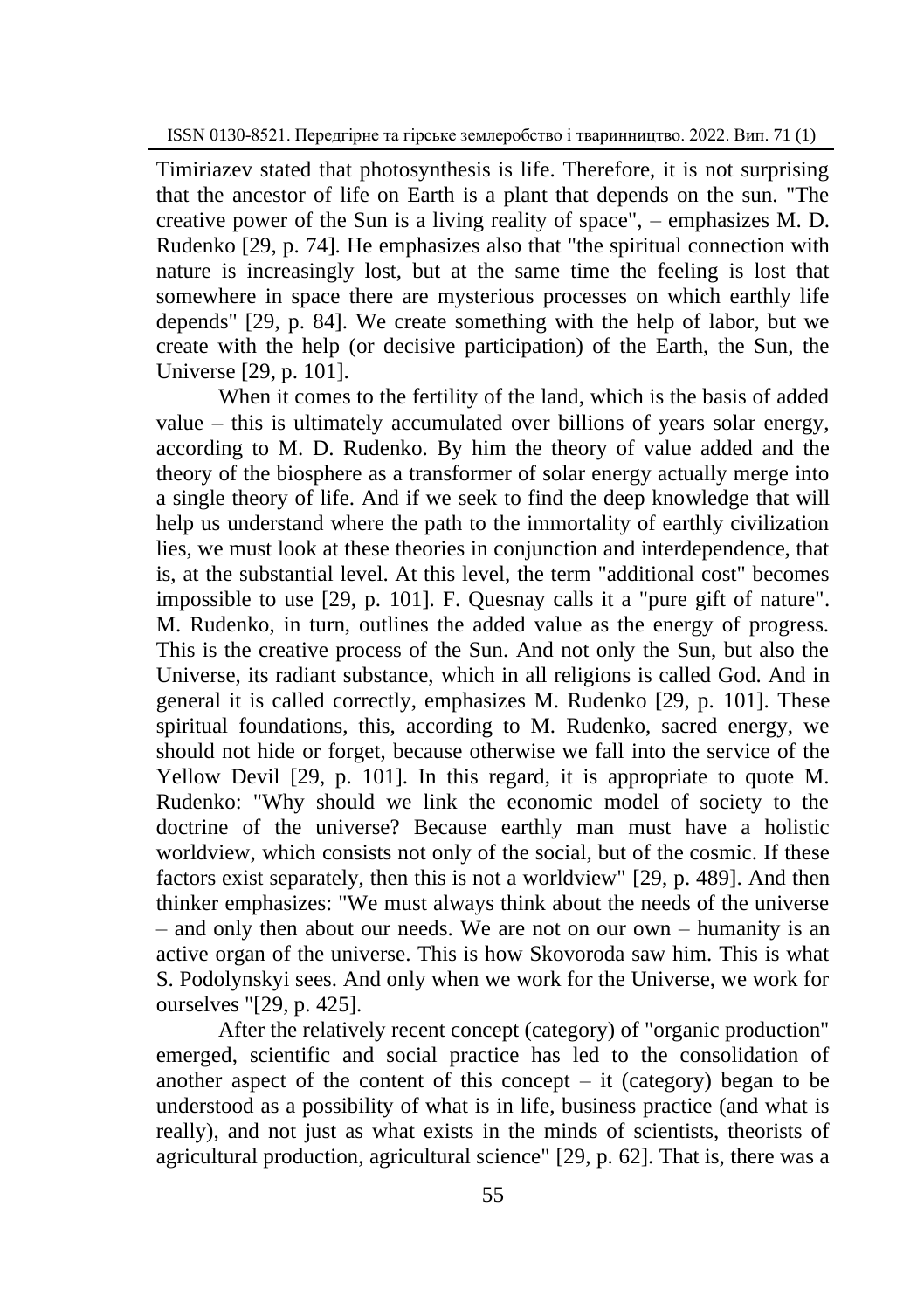kind of "splitting" of the once unique content of the concept into several significantly different, albeit logically related aspects, which can be called ontological and epistemological (historically, this second aspect was primary). "However, epistemology without ontology is a minus sign without a vertical line that leads us up the stages of cosmic evolution", emphasizes M. D. Rudenko [29, p. 73].

If you think deeply, the doctrine of the philosophy of organic production and sustainable use of nature is truly ontological. We are talking about organic production as an integral part of agricultural production, which is one of the main features of human existence and humanity and is an integral part of the biosphere. Thus, V. I. Vernadskyi considers the biosphere from the standpoint of metaphysics, which is an integral part of the ontology. The term itself indicates its status (Greek "meta"  $-$  "after", "physis" ‒ "nature", ie literally "after nature"). Thus, V. I. Vernadskyi considers ontology and metaphysics, based on their identity. The terrestrial biosphere, according to this doctrine, as well as its component – organic production and balanced nature management, is a reflection of the processes of space, its most important laws. Thus, to know these laws means to know the most general laws of existence.

The social role of organic production and sustainable use of nature, which is exceptional for humanity, is organically linked to the strategy of sustainable development. The issue of sustainable development is based on the ideas of ecologically safe human life, survival of human civilization, preservation of the "living film of the Earth" (living organic matter). "The humus layer of the planet is a thin film, which, if evenly distributed on the continents, would not exceed three centimeters of the earth's radius. Just think – six and a half thousand kilometers and three centimeters",  $-$  said M. Rudenko [29, p. 75]. It is due to this thin film that all earthly life exists.

The unity of the philosophy of organic production and sustainable use of nature acts as a new form of interaction of philosophical and special (scientific) knowledge in the context of the growing role of "human factor" in modern scientific knowledge and practice of economic life. It is well known that the problem of man and his relationship with the world has always been at the center of philosophy. Moreover, in recent decades the problem of man has become a kind of focus in which many interdisciplinary and intersectoral areas of scientific research converge, and this inevitably requires strengthening the interaction of various sciences with philosophy. Let us emphasize that the whole history of the relationship between man and nature is an attempt to reach a compromise, to avoid the collapse of modern civilization and the destruction of all living things on planet Earth.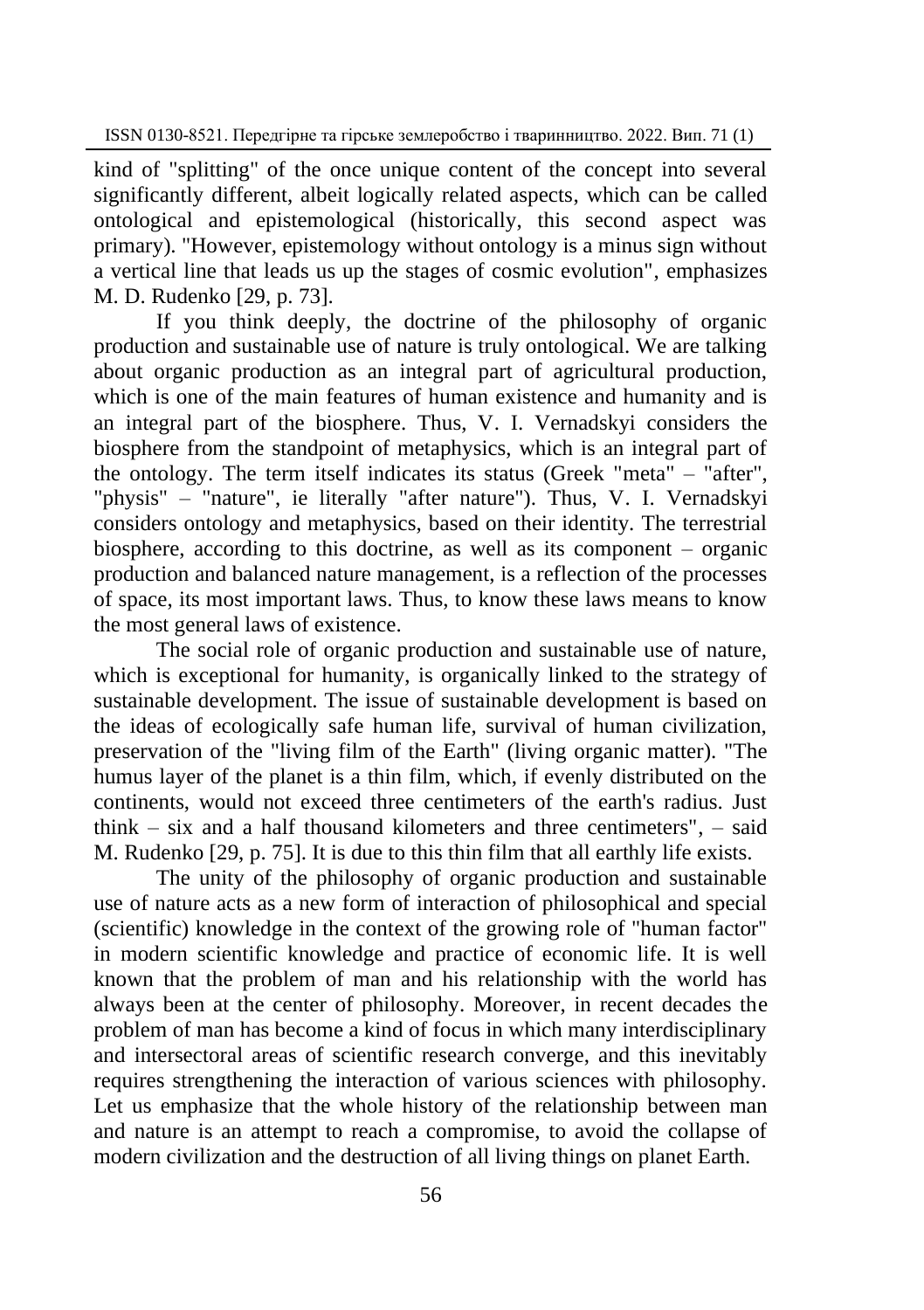It sometimes seemed to man that he prevailed over nature, that it was not nature that dictated to him, but that he dictated his laws, that he took everything necessary from it, forgetting that he himself was a part of the same nature. It is appropriate to recall the words of the famous farmer and public figure F. T. Morgun said that the greatest mistake of human society in the last two centuries is that physics, chemistry, geology, mechanics and other technical sciences have been allowed to push philosophy and humanism to the corners of civilization. As a result, the main and foremost in the education of schoolchildren and young people and adults are not sciences that call for goodness, humanism, deep human virtue in the spirit of Montesquieu, Goethe, Tolstoy, Dostoevsky, Gogol, Shevchenko, Iliin, Vernadskyi, Korolenko, but technical sciences, which convince those who study them that man is "allowed everything", that he can do everything, that he not only can but is obliged to conquer nature, to create projects that confirm its supremacy over nature" [23, p. 8]. The words of M. D. Rudenko are fair: "no one but man threatens the earth's biosphere with its complete destruction" [29, p. 68].

It is clear that most scientists, philosophers, practitioners in the field of agricultural production emphasize that the philosophy of organic production and sustainable use of nature are not self-sufficient ontological phenomena, they are determined by human activity and, consequently, his personal qualities, consciousness, knowledge. As Nikolai Berdiaev noted, much depends on "what kind of spirit a person will be" (*Berdiaev M. Man and machine. The problem of sociology and metaphysics of technology*). Later, in the context of exacerbation of global problems of mankind, this view was emphasized by the President of the Rome Club A. Peccei: "The problem is in man himself, not outside it; …The most important thing on which the destiny of mankind depends is human qualities" (*A. Pecchei. Human qualities. 1980*).

The eternity of the laws of nature was emphasized by M. Rudenko [29, p. 387]. M. Rudenko's view on the contribution of François Quesnay is quite understandable, who, unlike Adam Smith and, consequently, Karl Marx, does not speak on behalf of a group of people who are immersed "in their work and see nothing around them", he speaks on behalf of the Earth and the Sun, who are truly capable of creating something new, additional – something that did not exist yesterday" [29, p. 390].

Organic production, which is based on the methodology of physiocrats (including the Ukrainian school of physical economy), is objectively based on the laws of nature, namely the position that man will never be able to receive solar energy directly, but only through plants.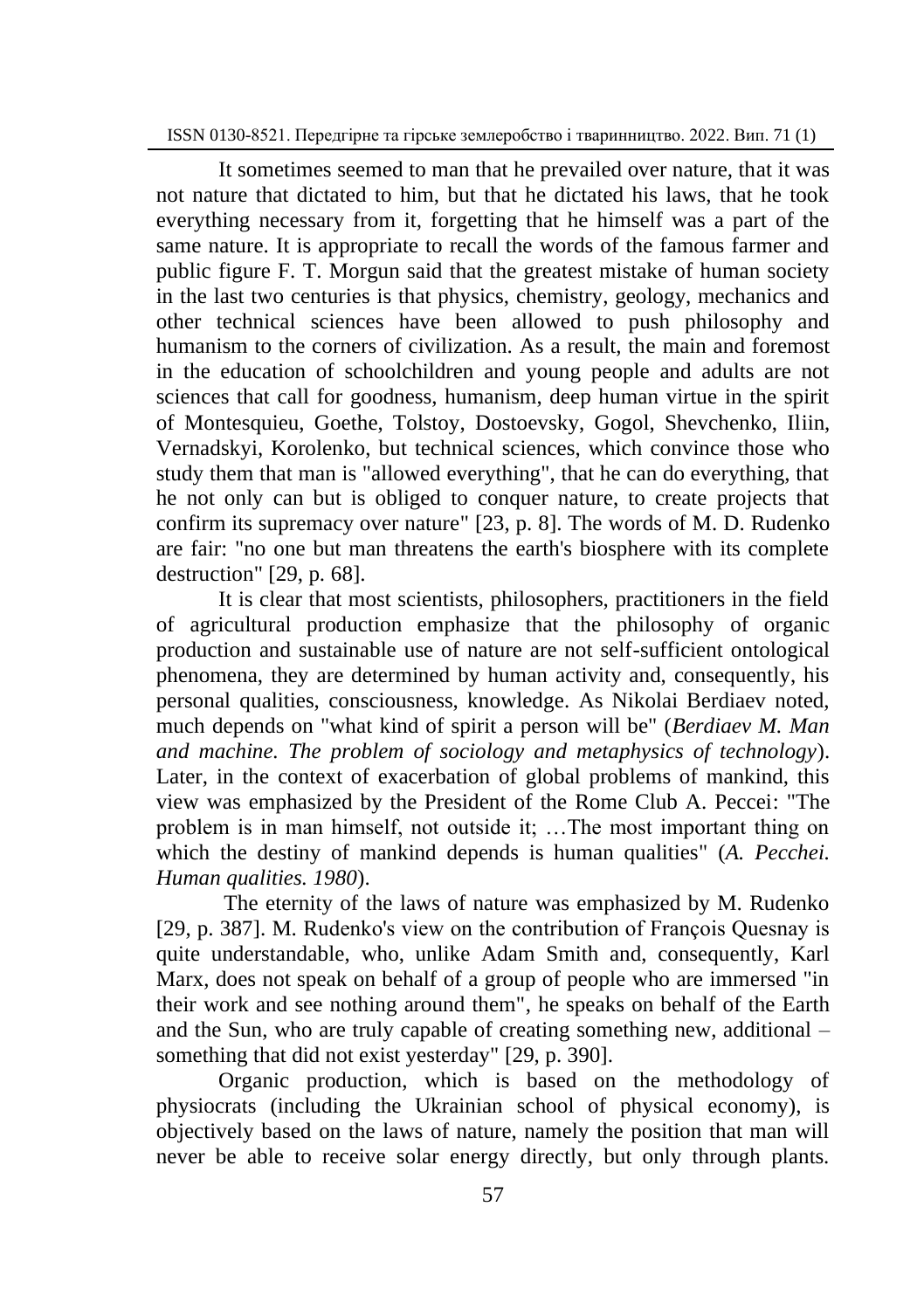"Because a person will never grow leaves instead of hair and roots instead of legs" [29, p. 119]. Therefore, "depleting fertility, a person will lose energy connection with the Sun and will certainly die" [29, p. 119]. The ideology of organic production and sustainable use of nature requires us not to be guided by fashion, but only by the complete truth. In the 80's of the XIX century. S. Podolynskyi combined his teaching with the ideas of the French physiocrats of the XVIII century, which, according to M. Rudenko, "physiocratic teaching can be considered complete…, and this is no longer partial but complete truth" [29, p. 440], and that without their works we will remain blind.

The great French thinker F. Quesnay in the XVIII century. recognizes only that part of the economy that produces living matter, namely farming. F. Quesnay focuses on agricultural products that enter the capital's city market (the so-called Belly of Paris), and which are the driving force of progress. F. Quesnay calls it a pure product or even a gift of nature. It should be noted that in the days of Quesnay (XVIII century) Earth science knew nothing about photosynthesis, entropy, the comprehensiveness of the law of conservation and conversion of energy. All this knowledge came much later. F. Quesnay and other physiocrats based their teachings on very simple knowledge, namely, "that the earth is able to give birth, provide humanity with food, and food revives the strength needed for work",  $$ emphasizes M. Rudenko [29, p. 469]. The genius Ukrainian Serhii Podolynskyi expressed for the first time in the world the idea of solar energy, which flows into the economy only through agriculture. In this regard, M. Rudenko writes: "His work "Human labor and unity of power" is short, but it is worth hundreds of volumes, which still abound in the shelves of our libraries" [29, p. 467].

In theoretical and scientific terms, as well as in the practice of organic production and sustainable use of nature, a significant place belongs to the Ukrainian M. D. Rudenko, who continues to develop the teachings of the Ukrainian school of physical economy. He introduced the concept of "energy of progress", arguing that it is "an annual supplement of solar energy, which takes place exclusively in agriculture", revealing the essence of physical economy [29, p. 26]. According to V. Shevchuk, the chairman of the Scientific Society named after S. Podolynskyi, M. Rudenko creates a "fundamentally new paradigm of thinking and management" [29, p. 23]. M. Rudenko not only develops the doctrine of physical economy, but also defines the global mission of Ukraine, gives his understanding of the "Ukrainian dimension of saving knowledge" [29, p. 23].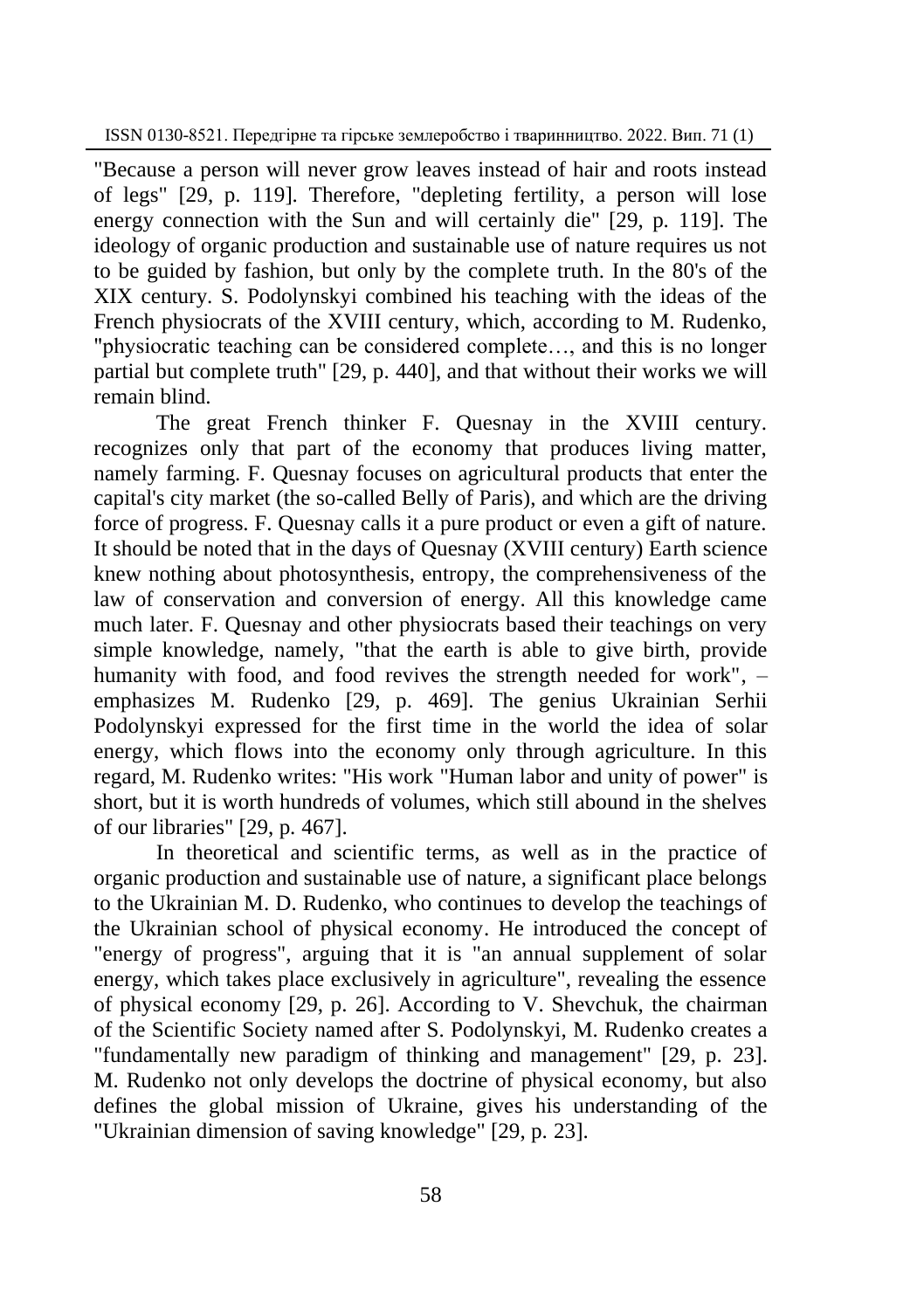The main methodological principles of organic production and sustainable use of nature include:

‒ promoting the prevention of threats posed by intensive forms of agricultural production;

‒ consistent and systematic greening of agricultural production;

‒ organic connection with the requirements of the concept of sustainable development and sustainable use of nature;

‒ the need to integrate the scientific achievements of agricultural science and other fields of knowledge;

‒ unity of science and socio-political practice;

‒ responsibility to future generations;

The International Organization for Organic Production (IFAO) offers a number of principles related to human concern for their own physical and moral health, preservation of the environment. Among them are the principles of health, ecology, justice and care.

The range of problems and obstacles on the way to the practical implementation of the tasks of organic production in agriculture include:

‒ the difficulty of complying with all technological requirements for organic agriculture (it is necessary to teach professionals to think differently, to have patience to be able to achieve the desired result);

‒ inability to obtain sufficient amounts of agricultural raw materials to ensure food security;

‒ lack of demand for organic products in Ukraine due to low solvency of the population and lack of awareness;

- lack of available sale channels for organic products;

‒ the lack of an extensive legal basis and the prevalence of legal nihilism in the field of organic production;

‒ insufficient development of farms, dominance of holdings and latifundia, which is not in line with the reform strategy. This has led to serious distortions in agriculture and crop production, as the main structural distortions are most pronounced in the activities of agricultural holdings (eg, reduction of forage crops, underdeveloped livestock industry in modern Ukraine)

V. F. Morgun dwells on some antinomies of agriculture, which provide a basis for the formation of negative images of natural agriculture, which disorient farmers-practitioners and inhibit its implementation in modern conditions [22, p. 28–33].

**Conclusions.** The transition to organic production in agriculture is one of the quietest and at the same time the most shocking revolutions in the history of mankind. This is probably the only revolution that does not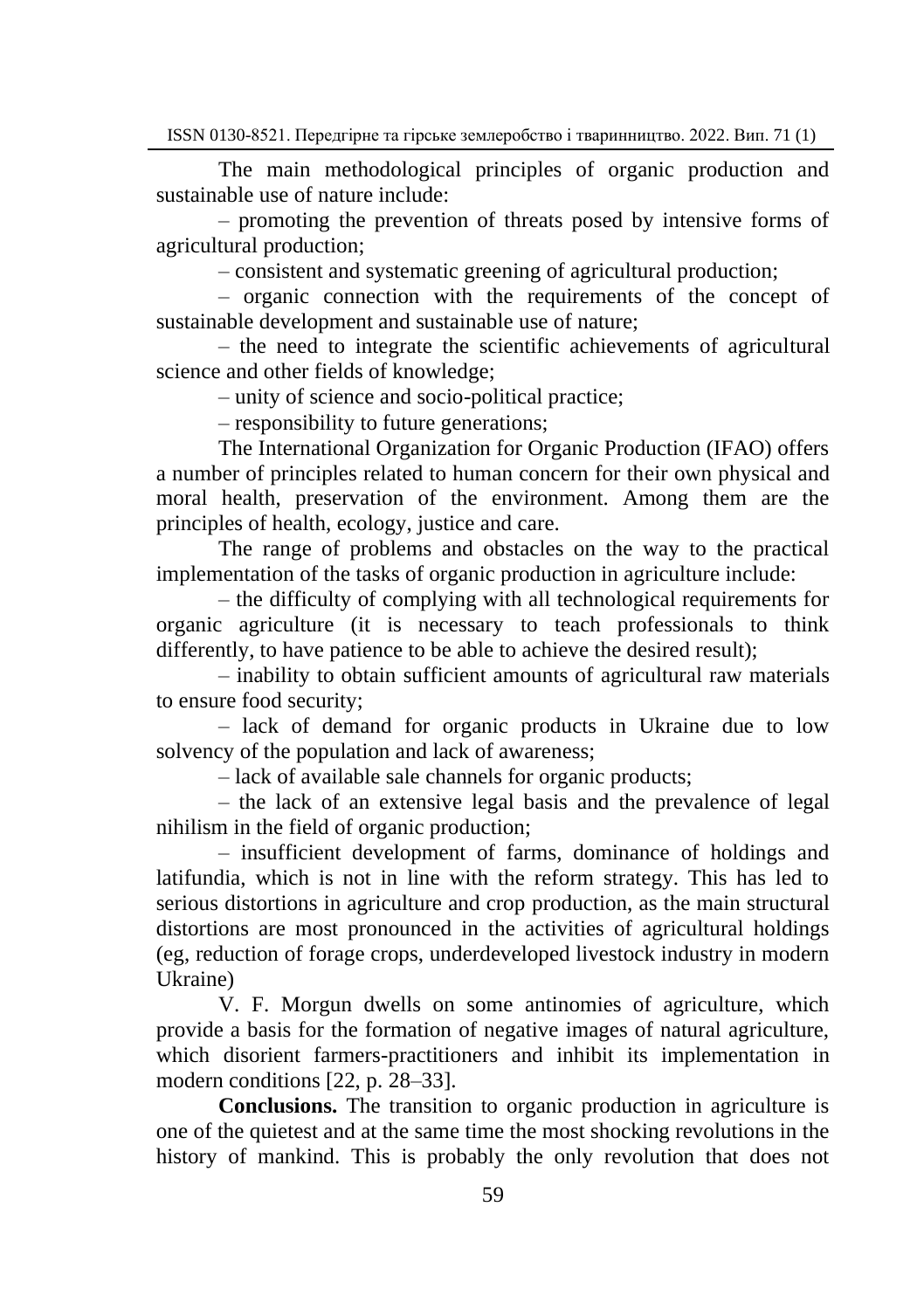overthrow, shatter, destroy, but creates, because it does not take place in squares and streets, but takes place in the heart of every person and permeates his consciousness. Its success is in that, as S. S. Antonets writes, it is necessary to "put man ahead so that man can create" [24]. And so that our descendants can say that this "was one of the most significant revolutions – the only one that could unite man with nature, man with man, man with society and man with God" [21, p. 51].

The philosophy of organic production strategy should be based on "intensive study of patterns that can be the key to answers, to help find solutions to many farms. Therefore, today, if we talk about strategic directions for the development of organic farming, there must be highly professional scientists and producers to combine knowledge and practical skills on the components of life from the cell to a particular organism. Then we will have the result in the form of economic prosperity and independence of the state" [11]. Corresponding Member of Ukrainian NAAS, Professor of the University of Bioresources and Biotechnology M. M. Dolia vividly describes this misunderstanding and rejection of organic production by fellow scientists: "When we started this work (organic production at the company "Agroecology" ‒ Author), we received a very large negative from a number of representatives of official science. Schools of various scientific leaders did not support this direction. We often had misunderstandings with those scientists who prevented us from implementing such a large-scale production mechanism. But despite this, today we have every reason to promote these developments and implement them at a highly scientifically sound level" [11, p. 3].

In the domestic history of the XX century is an excellent example of combining natural science achievements with a contribution to the philosophy of science. We mean the teachings of academician V. Vernadskyi on the noosphere. Organic production and sustainable use of nature are the embodiment of the capabilities of the human mind, the objective process of development and formation of the noosphere society. According to V. Vernadskyi, "the prerequisite for the transition of mankind to the noosphere is the transformation of a man armed with scientific knowledge into a powerful geological factor on a planetary scale" (*V. Vernadskyi. Scientific thought as a planetary phenomenon*). That is, the establishment of organic production in agriculture is an objective, natural process, a special strategy for the survival and further progress of mankind. And those obstacles and problems on the way from theory to practice of organic production in the world and in Ukraine are mostly subjective, temporary and will necessarily be overcome in the near future.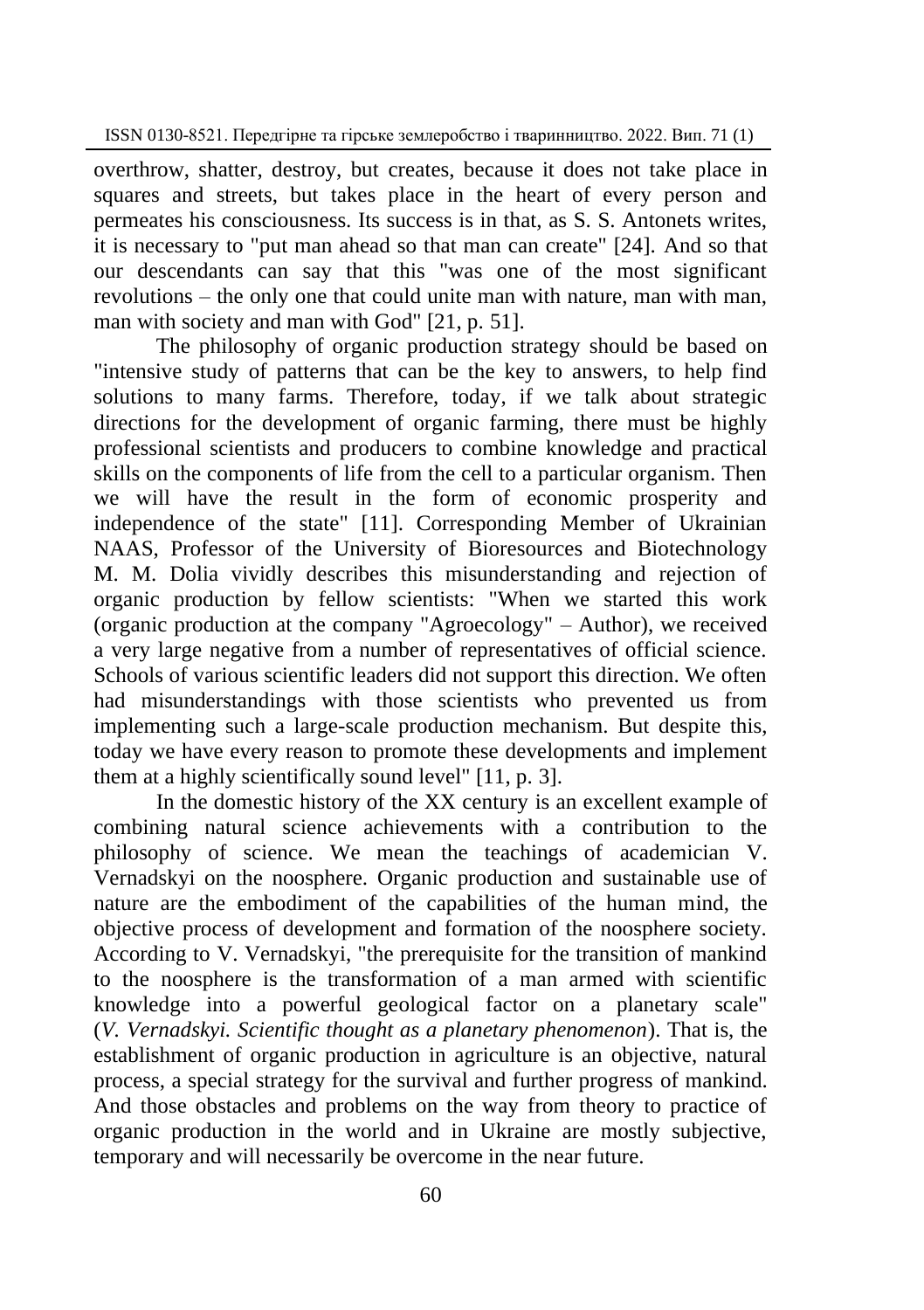The solution of contradictions in organic production is in the center of attention not only of a narrow professional circle of agrarians, but becomes "the focus of the universal social life of the people",  $-$  emphasizes Professor Pysarenko V. M. [32, p.4]. Continuing his opinion, we note that in Ukraine such a social situation is already being formed, which will lead to a full understanding that there is no other way but organic production. Yes, the struggle continues, but this struggle is a clash of opinions, scientific, theoretical, and philosophical discussions. Moreover, behind the supporters of organic farming is a great history, there are enthusiasts who centuries ago and more, emphasized the importance of this problem.

#### **Список використаної літератури**

1. Безус Р. Формування організаційно-економічних засад розвитку виробництва органічної продукції : дис. ... д-ра екон. наук : 08.00.03. Житомир, 2015. 488 с.

2. Бережна Ю. С. Канали збуту органічної продукції: міжнародний аспект та вітчизняна практика. *Вісник Хмельницького національного університету*. *Економічні науки.* 2010. № 4, т. 4. С. 198‒202.

3. Валуйський О. Екологічний виклик сучасному глобальному світу в філософському вимірі. *Вісник КНТЕУ*. 2010. № 3. С. 67‒77.

4. Веремеєнко С. І., Трушева С. С. Біологічні системи землеробства : навч. посіб. Рівне, 2011. 196 с.

5. Воробйова Л. В. Володимир Вернадський і фізична економія. *Молодий вчений*. 2017. № 2 (42). С. 239‒243.

6. Воробйова Л. В. Ідеї фізичної економії в організації сучасної системи господарювання. *Економічний вісник університету*. 2015. Вип. 25 (1). С. 90‒95.

7. Глушко Т. П., Корсак Л. М. Концепція сталого розвитку як аграрна філософія сучасної цивілізації. *Мультиверсум* : філософський альманах. 2007. № 66. URL: [http://www.filosof.com.ua/Jornel/M\\_66/G](http://www.filosof.com.ua/Jornel/M_66/)lus hko.pdf (дата звернення: 28.02.2022).

8. Грабак Н. Х. Екологічний напрям землеробстві та його перспектива. *Екологія. Наукові праці*. 2011. Вип. 140, т.

#### **References**

1. Bezus R. Formation of organizational and economic foundations for the development of organic production : the dissert. for sci. degree of doctor of economic sciences : 08.00.03. Zhytomyr, 2015. 488 p.

2. Berezhna Yu. S. Sales channels of organic products: international aspect and domestic practice. *Visnyk Khmelnytskoho natsionalnoho universytetu. Ekonomichni nauky.* 2010. No. 4, vol. 4, P. 198–202.

3. Valuiskyi O. Ecological challenge to the modern global world in the philosophical dimension. *Visnyk KNTEU*. 2010. No. 3. P. 67-77.

4. Veremeienko S. I., Trusheva S. S. Biological systems of farming : a textbook. Rivne, 2011. 196 p.

5. Vorobiova L. V. Vladimir Vernadskyi and physical economy. *Molodyi vchenyi.* 2017. No. 2 (42). P. 239-243.

6. Vorobiova L. V. Ideas of physical economy in the organization of the modern economic system. *Ekonomichnyi visnyk universytetu.* 2015. Issue 25 (1). P. 90‒95.

7. Hlushko T. P., Korsak L. M. The concept of sustainable development as an agrarian philosophy of modern civilization*. Multyversum* : filosofskyi almanakh. 2007. No. 66. URL: http:/[/www.filosof.c](http://www.filosof/)om.ua/Jornel/M\_66/Glu shko.pdf (last accessed: 28.02.2022).

8. Hrabak N. Kh. Ecological direction in agriculture and its perspective. *Ekolohiia. Naukovi pratsi*. 2011. Issue 140, vol. 152.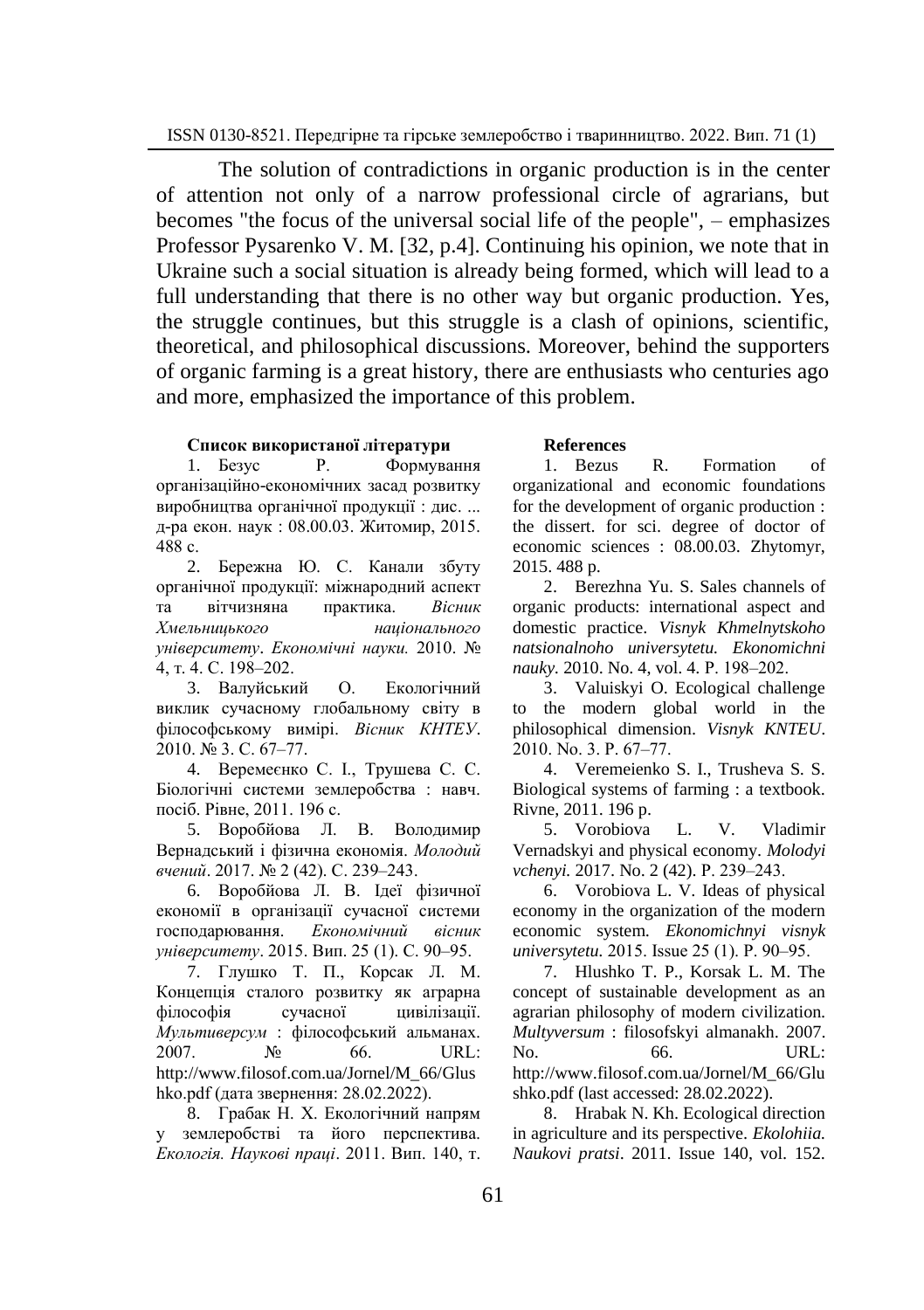152. С. 20‒25.

9. Дегодюк Е. Г., Дегодюк Т. С. Адаптація системи землеробства І. Овсинського до умов виробництва органічної продукції рослинництва. *Збірник наукових праць ННЦ «Інститут землеробства НААН».* 2015. Вип. 3. С.  $3 - 9.$ 

10. Дичко І. Ноосфера і біосфера: проблеми співіснування. До 150-річчя від дня народження Володимира Вернадського. *Рідний край.* 2013. № 2 (29). С. 73‒75.

11. Доля М. М. Спираючись на науку. *Агроеко* : науково-виробниче видання. 2015. 20 серп. № 09 (253).

12. Дудар Т. Г., Дудар О. Т. Розвиток органічного агровиробництва як основа забезпечення якості і безпечності сільськогосподарської продукції в Україні. *Науковий вісник Мукачівського державного університету. Серія Економіка*. 2014. Вип. 1 (1). С. 11‒15.

13. Єщенко В. О., Опришко В. П., Усик С. В. Біологічне землеробство: сутність і умови його ефективного застосування. *Вісник Уманського національного університету садівництва.*  2012. № 1/2. С. 21-27.

14. Зайчук Т. О. Вітчизняний ринок екологічно чистих продуктів харчування та шляхи його розвитку. *Економіка і прогнозування.* 2009. № 4. С. 114‒125.

15. Зіновчук Н. В., Ращенко А. В. Особливості впровадження виробництва органічної продукції в Україні. *Збалансоване природокористування*. 2014. № 1. С. 13-20.

16. Зоря П. С. Виробництво екологічно чистої продукції: проблеми та виклики сьогодення. *Економіка управління*. 2014. № 3. С. 45‒50.

17. Іванова Т. В. Науково обґрунтована економіко-екологічна політика держави. *Інвестиції: практика та досвід.* 2011. № 7. С. 95‒98.

18. Кобець М. І. Органічне землеробство в контексті сталого розвитку. Проект «Аграрна політика для людського розвитку». 2004 (5). 22 с.

 $P. 20 - 25.$ 

9. Dehodiuk E. H., Dehodiuk T. S. Adaptation of I. Ovsynsky's system of agriculture to the conditions of production of organic crop products. *Zbirnyk naukovykh prats NNTs «Instytut zemlerobstva NAAN».* 2015. Issue 3. P. 3‒9.

10. Dychko I. Noosphere and biosphere: problems of coexistence. To the 150th anniversary of the birth of Vladimir Vernadskyi. *Ridnyi krai.* 2013. No. 2 (29). P. 73–75.

11. Dolia M. M. Based on science. *Ahroeko* : research and production publication. 2015. August 20. No. 09 (253).

12. Dudar T. H., Dudar O. T. Development of organic agriculture as the basis for quality assurance and safety of agricultural products in Ukraine. *Naukovyi visnyk Mukachivskoho derzhavnoho universytetu. Seriia Ekonomika.* 2014. Issue  $1(1)$ . P.  $11-15$ .

13. Yeshchenko V. O., Opryshko V. P., Usyk S. V. Organic farming: essence and conditions of its effective application. *Visnyk Umanskoho natsionalnoho universytetu sadivnytstva.* 2012. No. 1/2. P. 21-27.

14. Zaichuk T. O. Domestic market of organic food and ways of its development. *Ekonomika i prohnozuvannia*. 2009. No. 4. P. 114‒125.

15. Zinovchuk N. V., Rashchenko A. V. Features of the introduction of organic production in Ukraine. *Zbalansovane pryrodokorystuvannia*. 2014. No. 1. P. 13-20.

16. Zoria P. S. Production of environmentally friendly products: problems and challenges of today. *Ekonomika i upravlinnia*. 2014. No. 3. P.  $45 - 50.$ 

17. Ivanova T. V. Scientifically sound economic and environmental policy of the state. *Investytsii: praktyka ta dosvid*. 2011. No. 7. P. 95-98.

18. Kobets M. I. Organic farming in the context of sustainable development. Agricultural Policy for Human Development Project. 2004 (5). 22 p.

ISSN 0130-8521. Передгірне та гірське землеробство і тваринництво. 2022. Вип. 71 (1)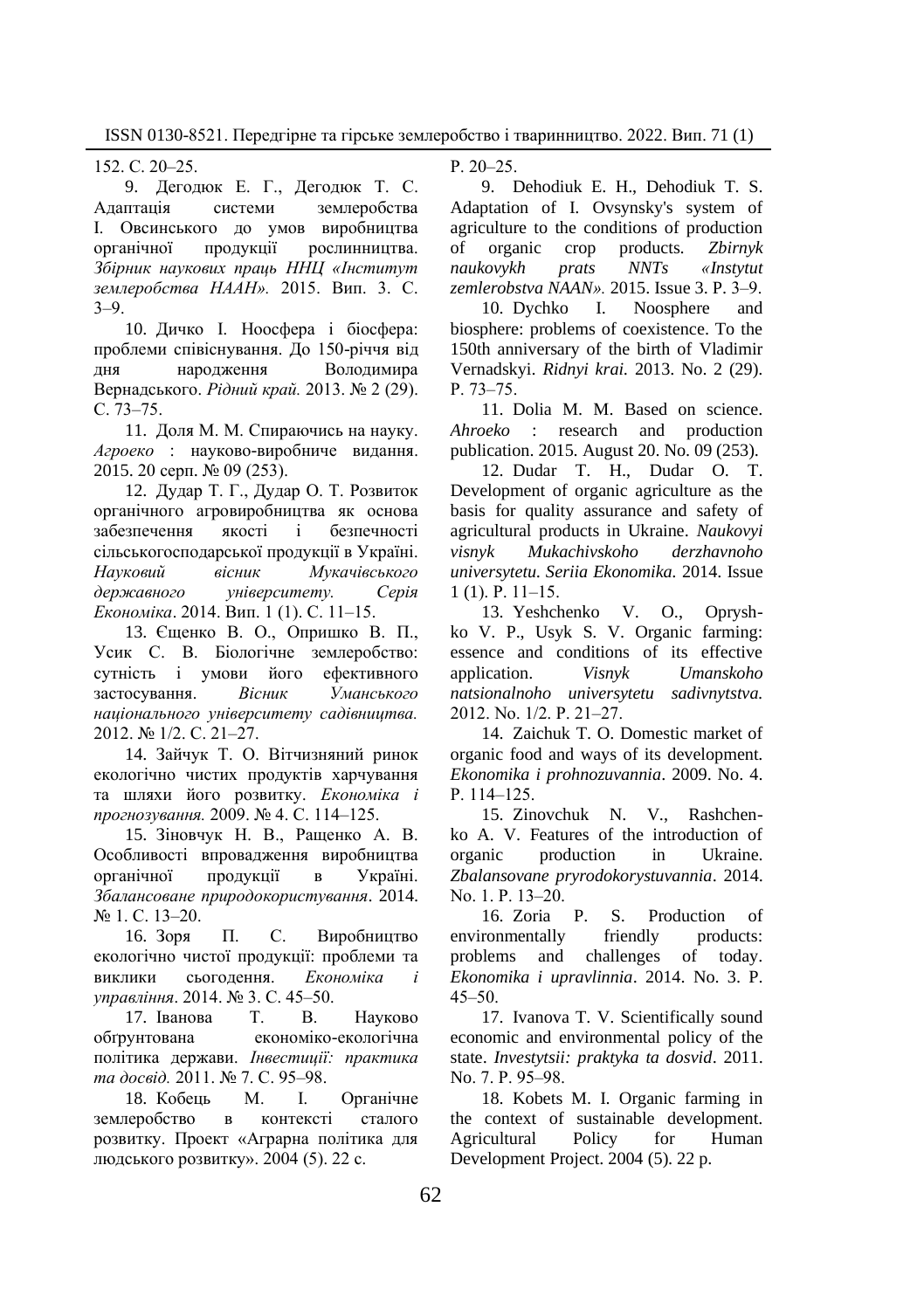19. Коровінська Г. І., Додонова В. І. Екологічний аспект технократичного мислення. *Вісник Донецького національного університету.* 2013. Т. 1, № 5. С. 56–62. URL: https://ivestnik[sss.donnu.edu.ua](https://jvestnik-sss.donnu.edu.ua/) (дата звернення: 28.02.2022).

20. Кутаренко Н. Я. Розвиток органічного сільського господарства в агропродовольчій системі України автореф. дис. на здобуття наук. ступеня канд. екон. наук : спец. 08.00.03 «Економіка та управління національним господарством». Чернівці, 2015. 20 с.

21. Мельник Л. Г. Сходження до Утопії, або Машина часу М. М. Неплюєва. (Соціально-економічний аналіз). Суми, 2013. 240 с.

22. Моргун В. Ф. Антиномії землеробства: геноцид або продовольча безпека. *Органічне виробництво і продовольча безпека*. Житомир, 2014. С. 28‒33.

23. Моргун В. Ф. Руководители держав, не бойтесь быть святыми. *Органічне виробництво і продовольча безпека*. Житомир, 2014. С. 4‒18.

24. Озерська Г. Людиною йду по землі. *Агроеко*. 2015. 20 серп. № 09 (253).

25. Олексієнко А. О. Впровадження принципів і методів органічного землеробства як стратегічний напрямок розвитку фермерських господарств Кіровоградської області. *Наукові праці Кіровоградського національного технічного університету. Економічні науки*. 2012. Вип. 22, ч. II. С. 1‒6.

26. Остропольська З. М. Моральноетичні аспекти господарської діяльності людини (з історії філософськокультурологічної думки). *Культура України*. 2014. Вип. 47. С. 32‒40.

27. Прокопа І. В. Фізико-економічна парадигма сучасної теорії і практики господарювання. *Економіка України*. 2014. № 5 (630). С. 93-96.

28. Радей А. С. Екологічна свідомість і культура: теоретико-методологічний аспект. *Вісник НТУУ «КПІ». Філософія. Психологія. Педагогіка* : зб. наук. пр. 2008.

19. Korovinska H. I., Dodonova V. I. Ecological aspect of technocratic thinking. *Visnyk Donetskoho natsionalnoho universytetu.* 2013. Vol. 1, No. 5. P. 56‒62. URL: https://jvestnik-sss.donnu.edu.ua (last accessed: 28.02.2022).

20. Kutarenko N. Ya. Development of organic agriculture in agro-food system of Ukraine : thesis for a scientific degree of Candidate of Economic Sciences : spec. 08.00.03 "Economics and National Economy Governance". Chernivtsi, 2015. 20 p.

21. Melnyk L. H. Ascent to Utopia or Time Machine of M. M. Neplyuev. (Socioeconomic analysis). Sumy, 2013. 240 p.

22. Morhun V. F. Antinomies of agriculture: genocide or food security. *Orhanichne vyrobnytstvo i prodovolcha bezpeka*. Zhytomyr, 2014. P.28-33.

23. Morhun V. F. Leaders of the states, do not be afraid to be saints. *Orhanichne vyrobnytstvo i prodovolcha bezpeka*. Zhytomyr, 2014. P. 4‒18.

24. Ozerska H. As a man I walk the earth. *Ahroeko*. 2015. August 20. No. 09 (253).

25. Oleksiienko A. O. The implementation of the principles and practices of organic agriculture as a strategic direction for the development of farms of the Kirovograd region. *Naukovi pratsi Kirovohradskoho natsionalnoho tekhnichnoho universytetu. Ekonomichni nauky*. 2012. Issue 22, part II. P. 1-6.

26. Ostropolska Z. M. Moral and ethical aspects of human economic activity (from the history of philosophical and cultural thought). *Kultura Ukrainy*. 2014. Issue 47. P. 32‒40.

27. Prokopa I. V. Physico-economic paradigm of the modern theory and practice of management. *Ekonomika Ukrainy*. 2014. No. 5 (630). P. 93-96.

28. Radei A. S. Ecological consciousness and culture: theoretical and methodological aspect. *Visnyk NTUU «KPI». Filosofiia. Psykholohiia. Pedahohika* : zb. nauk. pr. 2008. No. 3 (24). URL: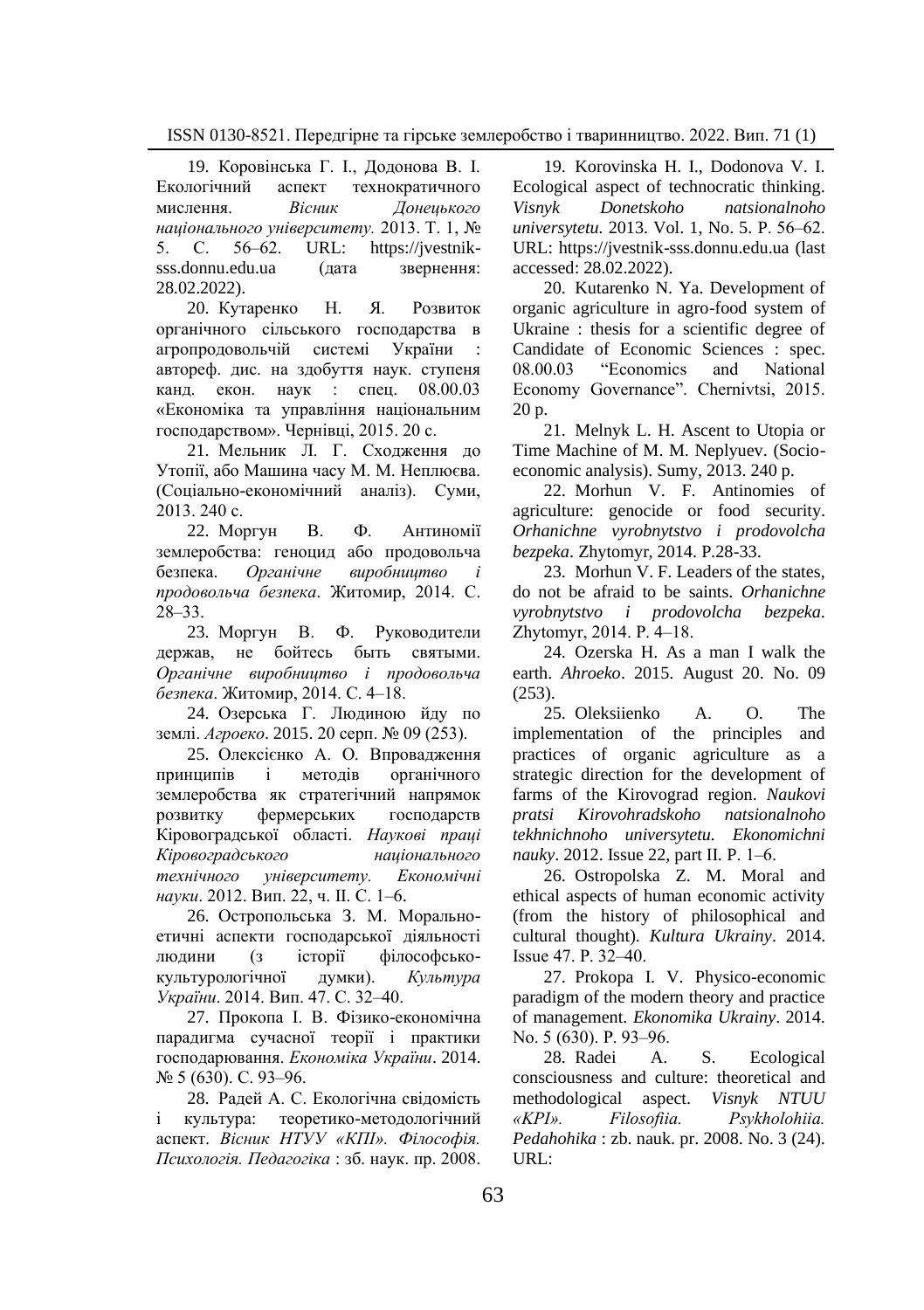$N_2$  3 (24). URL: [http://ela.kpi.ua/handle/1](http://ela.kpi.ua/handle)23456789/8812 (дата звернення: 28.02.2022).

29. Руденко М. Енергія прогресу. Вибрані праці з економії, філософії і космології / упоряд. Р. А. Руденко. Київ, 2015. 680 с.

30. Сагайдак Ю., Харченко Т. Проблеми та перспективи розвитку екологічного ринку в Україні. *Вісник Київського національного університету імені Т. Шевченка. Серія Економіка*. 2012. № 142. С. 32‒35.

31. Семенюк Е., Мельник В. Філософія сучасної науки і техніки. Видання третє, виправлене та доповнене. Львів, 2017. 363 с.

32. Система органічного землеробства агроеколога Семена Антонця : науково-практичне видання / В. М. Писаренко та ін. Полтава, 2017. 123 с.

33. Скиба Ю. А. Науковоконцептуальні підходи до розробки стратегії безпеки і виживання людства. *Наукові записки НДУ імені М. Гоголя. Психолого-педагогічні науки*. 2011. № 10. С. 78–82.

34. Сокол Л. М., Стефановська Т. Р., Підліснюк В. В. Екологічне (органічне) землеробство – складова сталого сільського господарства. *Екологічна безпека*. 2008. № 3/4. С. 102‒109.

35. Стоволос Н. Б. Модель формування загальнодержавної системи виробництва органічної продукції. *Вісник Житомирського державного технологічного університету. Серія: Економічні науки*. 2014. № 4. С. 98‒102. URL:

http://nbuv.gov.ua/UJRN/Vzhdtu\_econ\_2014 \_4\_16 (дата звернення: 28.02.2022).

36. Тимофєєв М. М. Біогенне землеробство в аспекті енергетичних ресурсів. *Бюлетень Інституту зернового господарства*. 2010. № 38. С. 154–158.

37. Тютюнник Г. Основи розвитку національного ринку органічного<br>землеробства в Україні. Галицький землеробства в Україні. *Галицький економічний вісник.* 2014. Т. 46, № 3. С.  $46 - 52$ 

http://ela.kpi.ua/handle/123456789/8812 (last accessed: 28.02.2022).

29. Rudenko M. The energy of progress. Selected works on economics, philosophy and cosmology / compiler R. A. Rudenko. Kyiv, 2015. 680 p.

30. Sahaidak Yu., Kharchenko T. Problems and prospects of ecological market development in Ukraine. *Visnyk Kyivskoho natsionalnoho universytetu imeni T. Shevchenka. Seriia Ekonomika*. 2012. No. 142. P. 32-35.

31. Semeniuk E., Melnyk V. Philosophy of modern science and technology. Third edition, corrected and added. Lviv, 2017. 363 p.

32. The system of organic farming of agroecologist Semen Antonets : scientific and practical publication / V. M. Pysarenko et al. Poltava, 2017. 123 p.

33. Skyba Yu. A. Scientific and conceptual approaches to the development of security strategy and human survival. *Naukovi zapysky NDU imeni M. Hoholia. Psykholoho-pedahohichni nauky*. 2011. No. 10. P. 78‒82.

34. Sokol L. M., Stefanovska T. R., Pidlisniuk V. V. Ecological (organic) farming as a component of sustainable agriculture. *Ekolohichna bezpeka.* 2008. No. 3/4. P. 102-109.

35. Stovolos N. B. Model of forming national system of organic production. *Visnyk Zhytomyrskoho derzhavnoho tekhnolohichnoho universytetu. Seriia: Ekonomichni nauky*. 2014. No. 4. P. 98– 102. URL:

[http://nbuv.gov.ua/UJRN/Vzhdtu\\_econ\\_201](http://nbuv.gov.ua/UJRN/Vzhdtu_econ_2014_4_16) [4\\_4\\_16](http://nbuv.gov.ua/UJRN/Vzhdtu_econ_2014_4_16) (last accessed: 28.02.2022).

36. Tymofieiev M. M. Biogenic farming in aspects of energy resources. *Biuleten Instytutu zernovoho hospodarstva.*  2010. No. 38. P. 154–158.

37. Tiutiunnyk H. Basis of the development of organic farming national market in Ukraine*. Halytskyi ekonomichnyi visnyk*. 2014. Vol. 46, No. 3. P. 46‒52.

38. Khaietskyi H. S. Human ecology: a course of lectures for students of geographical specialties of pedagogical